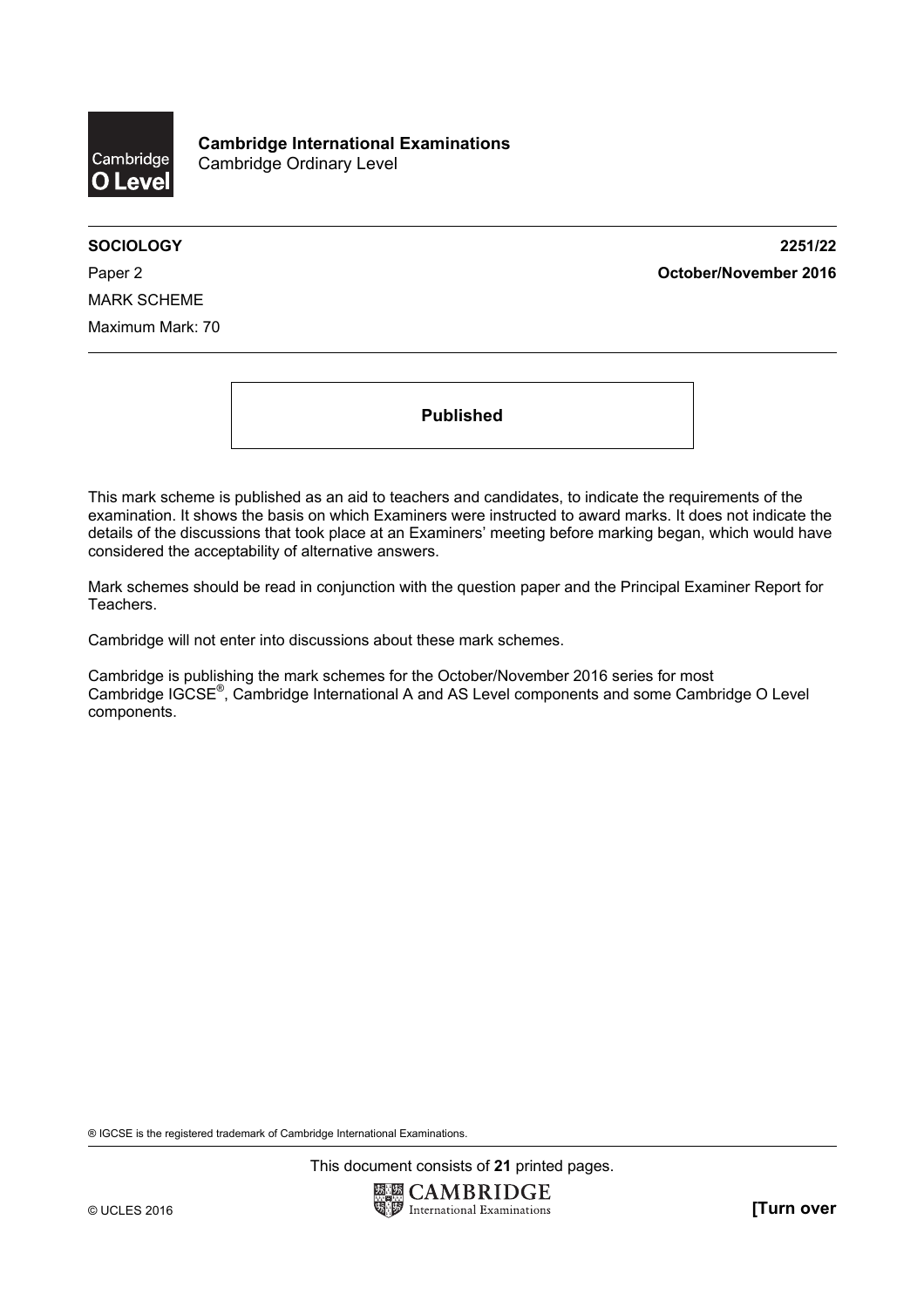| Page 2 | <b>Mark Scheme</b>                        | <b>Syllabus</b> | <b>Paper</b> |
|--------|-------------------------------------------|-----------------|--------------|
|        | Cambridge O Level - October/November 2016 | 2251            |              |

# **Section A: Family**

**1 In modern industrial societies there are many demographic trends that are changing families and relationships. Marriage, birth and death rates have all been affected in various ways and with many different consequences. Indeed, whether marriage is still seen to be important today is now a matter for debate.** 

#### **(a) What is meant by the term 'demographic trend'? [2]**

Patterns in population change such as the birth and death rate.

 One mark for partial definition, *e.g. birth rate* OR *population.*  Two marks for clear definition, *e.g. patterns in the population measured by factors such as the birth and death rate.* 

### **(b) Describe two reasons for the rise in divorce rates. [4]**

 Candidates will be expected to describe two reasons for the rise in divorce rates. General reasons for divorce are not creditable unless they are linked to why the rate has increased.

Possible reasons:

- Changes in the law have made divorce easier/possible in many countries, i.e. the UK Divorce Reform Act;
- Changing attitudes/morals getting divorced no longer has a stigma attached to it;
- Decline in the importance of religion secularisation religious vows are no longer taken as seriously and are not always seen as being for life;
- Communities no longer exert informal social control over people in order to keep couples together, due to privatisation and geographical mobility;
- Feminists believe that women are no longer willing to put up with an unfulfilling/abusive marriage and so will opt for divorce;
- As people live longer and in better health, the potential time they will be married has increased. This may explain the growing number of people divorcing later in life;
- Responsibilities on the family to care for elderly relatives because of today's ageing population;
- Divorce is now much cheaper and can be settled out of court, i.e. 'DIY' divorces, meaning that all members of society can afford to do it;
- Growing expectations of marriage people expect more and are more willing to leave if the marriage doesn't live up to this – empty shell marriages;
- Other reasonable response.

 One mark for each point correctly identified (up to maximum of two). One mark for each point that is developed (up to a maximum of two).

# **(c) Explain how an ageing population is affecting family life. [6]**

 Candidates need to show an understanding of how an ageing population is affecting family life. Effects explained may be either positive or negative or a mixture of both.

Possible answers:

- Many older people rely on their children to care for them in their old age;
- Some households are now three generational as grand-parents move in;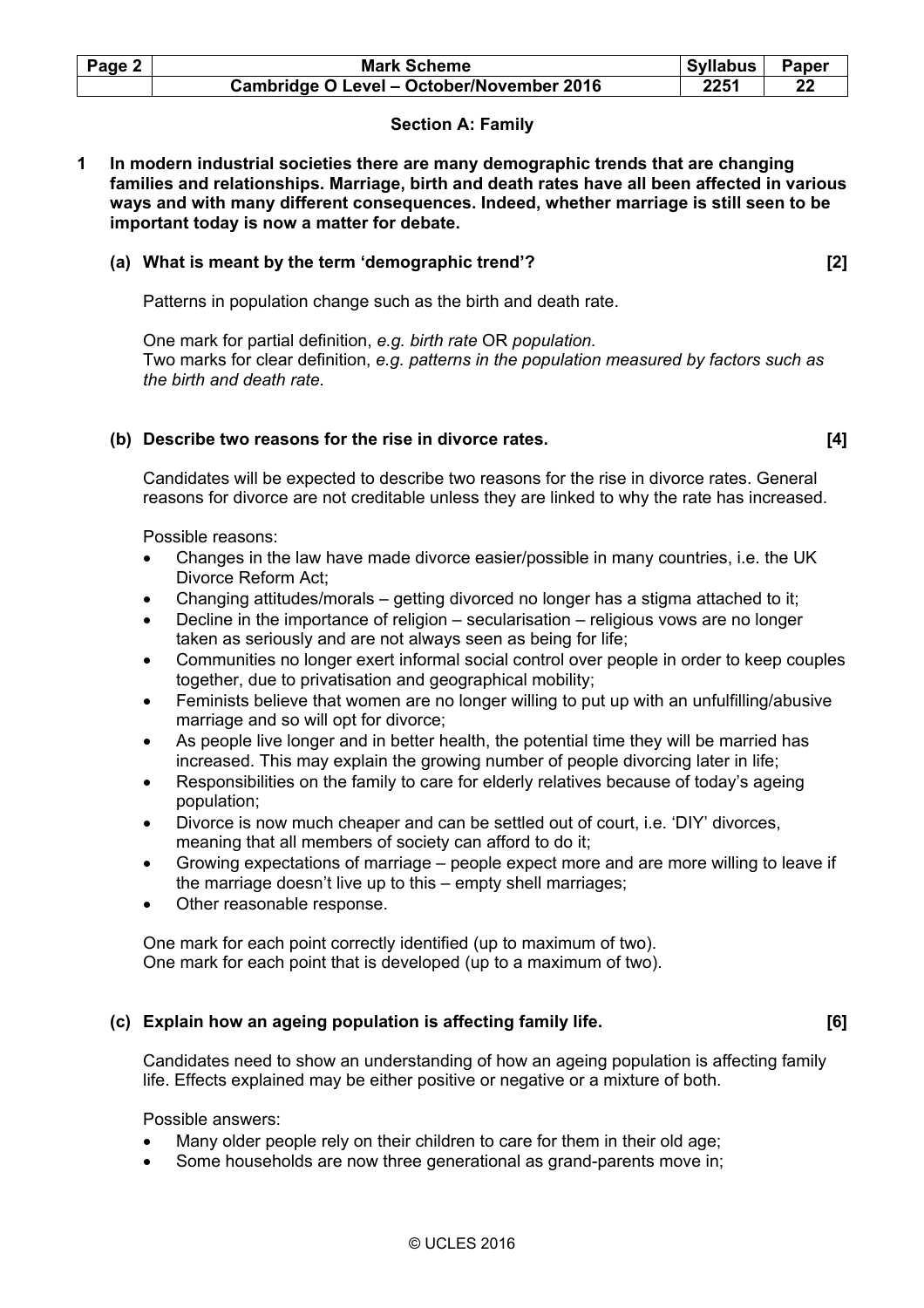| Page 3 | <b>Mark Scheme</b>                        | Syllabus | <b>Paper</b> |
|--------|-------------------------------------------|----------|--------------|
|        | Cambridge O Level - October/November 2016 | 2251     | 22           |

- A bigger role for grand-parents in helping out with childcare, emotional, practical and financial support;
- Adult children may have to deal with the pressures and burden of looking after their elderly parents or deciding to place them in care homes;
- Children may have grand-parents as a key source of primary socialisation;
- Other reasonable response.

No creditworthy response.

## Band 1 (1–3)

 Answers in this band will show only a limited awareness of how an ageing population is affecting family life and may talk about, e.g. '*grand-parents moving in'*. Responses may be short and un/under developed. At the bottom of the band (1 mark), expect one weak point. Higher in the band (2–3 marks), candidates may offer more than one weak point, but there may be a tendency towards simplistic answers, engaging with sociological ideas without using sociological language.

### Band 2 (4–6)

 A clear and accurate explanation, showing good sociological knowledge and understanding of how an ageing population is affecting family life. Sociological terms and concepts should be expected, e.g. '*As people live longer there becomes an increased need for family to care for ageing relatives which has both emotional and financial consequences'.* This would be followed by explanation of factors leading to this. At the bottom of the band, the range of points covered may be narrow or lack detail. Higher in the band, answers will cover more than one factor in a well-developed way or cover several factors in less detail.

# **(d) Explain why the birth rate has fallen in most modern industrial societies. [8]**

Candidates should show awareness of the various reasons why the birth rate has fallen.

Possible answers:

- More opportunities for women to work and to have a career has restricted the amount of children they can have;
- A smaller family makes it easier to move house, important for geographical mobility;
- Wider availability of contraception (often free) allows women to control the amount of children they have;
- The welfare state, pension and savings means that people will be looked after in old age, having children to fulfil this role is no longer necessary;
- Fewer children today die during infancy therefore there is little need for families to have large amounts of children to ensure survival;
- Children may be seen as a financial cost rather than a benefit today as it is very expensive to raise children;
- Women are typically having children later on in life meaning their opportunities for having children are lessened;
- Other reasonable response.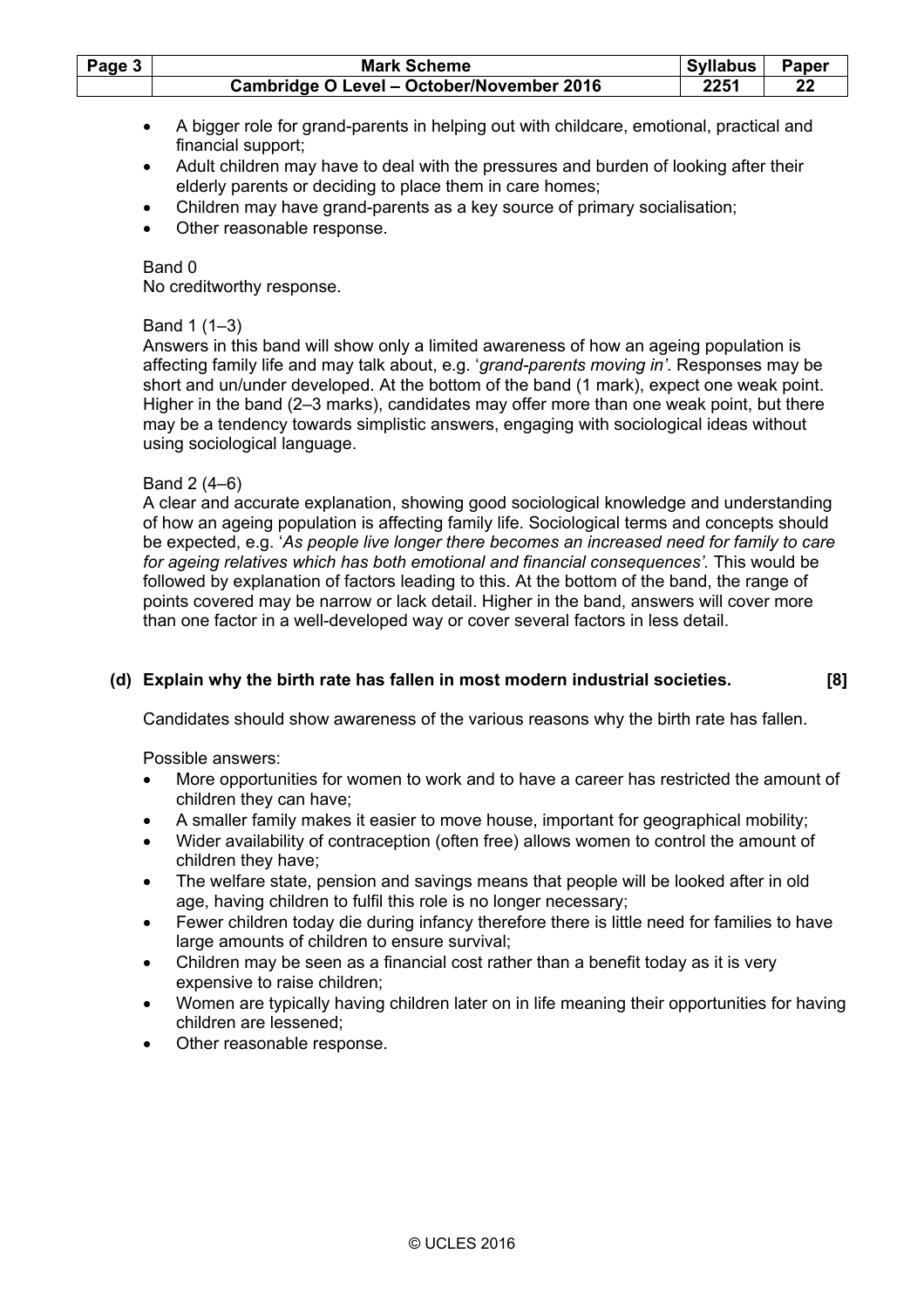| Page 4 | <b>Mark Scheme</b>                        | Syllabus | Paper |
|--------|-------------------------------------------|----------|-------|
|        | Cambridge O Level - October/November 2016 | 2251     | 22    |

No creditworthy response.

### Band 1 (1–3)

 Answers in this band will show only a limited awareness of why the birth rate has fallen. A tendency to description is likely. Responses may be short and undeveloped, e.g. *'children cost too much'* stated without explanation. Sociological terms and concepts are unlikely to be used. At the bottom of the band (1 mark), expect one weak point. Higher in the band (2–3 marks), candidates may offer more than one weak point.

### Band 2 (4–6)

 Answers in this band will show basic sociological knowledge and understanding of why the birth rate has fallen. Responses may be underdeveloped and lacking in range, e.g. '*It is now normal for women to engage in paid employment and strive for a career so they don't have as many children'.* At the bottom of the band, candidates are unlikely to use sociological terms and concepts accurately. Higher in the band, candidates may be beginning to use sociological terms and concepts with greater accuracy. However, some aspects of the answer may only be partially developed/explained.

#### Band 3 (7–8)

 Answers in this band will show good sociological knowledge and understanding of why the birth rate has fallen and will be well developed and explained, e.g. '*Women have fought for equality in society and are therefore in control of their bodies and lives through education, careers and contraception. They may feel that having a large number of children will prevent them achieving all that they wish to in life and so decide to just have one or two. Because they are likely to have their children later on in life too, the possibilities for pregnancy are also less'.* They can then expand on the explanation of this and other factors as necessary. Sociological terms and concepts will be used accurately overall. Answers will be well focused on the question and there will be a range of reasons presented. At the top of the band explanations will be clear throughout.

# **(e) To what extent is marriage still seen to be important in modern industrial societies?[15]**

 Candidates should show awareness of the ways that marriage is seen to be important today as well as considering the arguments for its lesser importance. It is likely that there will be a wide range of cultural and religious examples used in candidates' answers, reflecting their diverse experiences and backgrounds. Points and arguments can be used both for and against the question depending on the candidates' explanations and examiners should credit these accordingly.

#### Possible answers:

For:

- A growing number of marriages today are remarriages, emphasising that it is still seen as important;
- For religious individuals and communities, marriage is still highly valued;
- Homosexuals have pushed for changes in the law to legalise gay marriages, emphasising that it is still seen to be important;
- Most people are still socialised to believe that they will get married and hope and look forward to this;
- Many people choose to get married later in life, wanting to choose the right partner. This emphasises how it is still seen to be important;
- Civil partnerships are now commonplace, giving the same rights to same sex couples as married couples therefore suggesting that the concept of marriage is still important;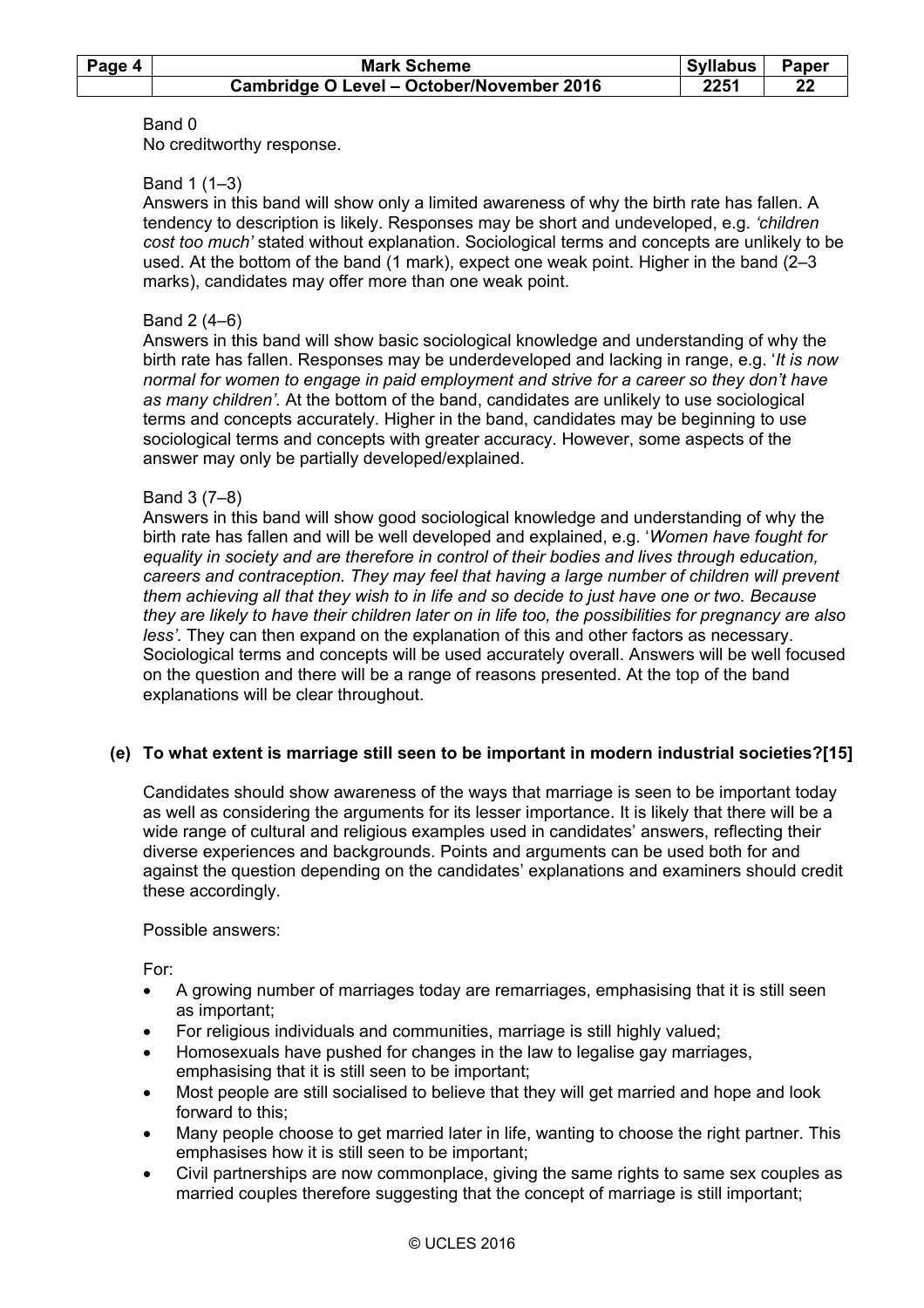| Page 5 | <b>Mark Scheme</b>                        | Syllabus | <b>Paper</b> |
|--------|-------------------------------------------|----------|--------------|
|        | Cambridge O Level - October/November 2016 | 2251     | 22           |

- Serial monogamy through marriage is now commonplace and accepted;
- The divorce rate has started to decline:
- Cohabitation as a precursor to marriage, i.e. a 'trial marriage' showing that marriage is still seen to be important;
- Marriage is seen by many to legitimise their relationship and is still therefore wanted and valued;
- Arranged marriages are still the norm in some modern industrial societies;
- Other reasonable response.

## Against:

- Fall in the marriage rate;
- Divorce easily available and no longer frowned upon;
- Growing number of one person households and people (especially middle class women) choosing singlehood over marriage;
- Increasing acceptance of homosexual relationships;
- People choosing to live together in households/communes rather than the traditional path of marriage;
- Increasing amount of and acceptance of cohabitation;
- Women may choose to have and raise children on their own as single parents without the need to be married;
- Decline in religion in secular societies means that marriage may be seen to be less important and necessary;
- Other reasonable response.

# Band 0

No creditworthy response.

# Band 1 (1–4)

 Answers in this band may be vague and largely based on common sense showing limited knowledge of whether marriage is still seen to be important in modern industrial society. Use of sociological terms or concepts is very unlikely. Responses may be short, undeveloped and one-sided, e.g. *less marriages happen today showing it's not that important anymore.* Lower in the band (1–2 marks) expect one or two weak points. Higher in the band (3–4 marks) candidates may offer more than two points or provide a weak definition of key terms, e.g. *marriage is the formal union of two people recognised by law,* in the question.

# Band 2 (5–8)

 In this band candidates will show some basic knowledge of whether marriage is still seen to be important in modern industrial society. Alternatively, they may offer an answer which is list-like in nature but there will be no real attempt to assess the issues raised by the question. There may be limited/some use of sociological terms or concepts. Responses may be underdeveloped and lack range. Answers may be simplistic and two-sided responses are unlikely, e.g. *'A lot of people today choose to live together without getting married as this isn't seen to be a bad thing anymore'*. Lower in the band, the response will be rather narrow in the points covered and there will be little development. Higher in the band, more points will be covered and there will be limited development of some points. Alternatively, a list-like answer with little development covering both sides of the argument may score up to 8 marks.

# **A one-sided answer cannot score higher than 8 marks.**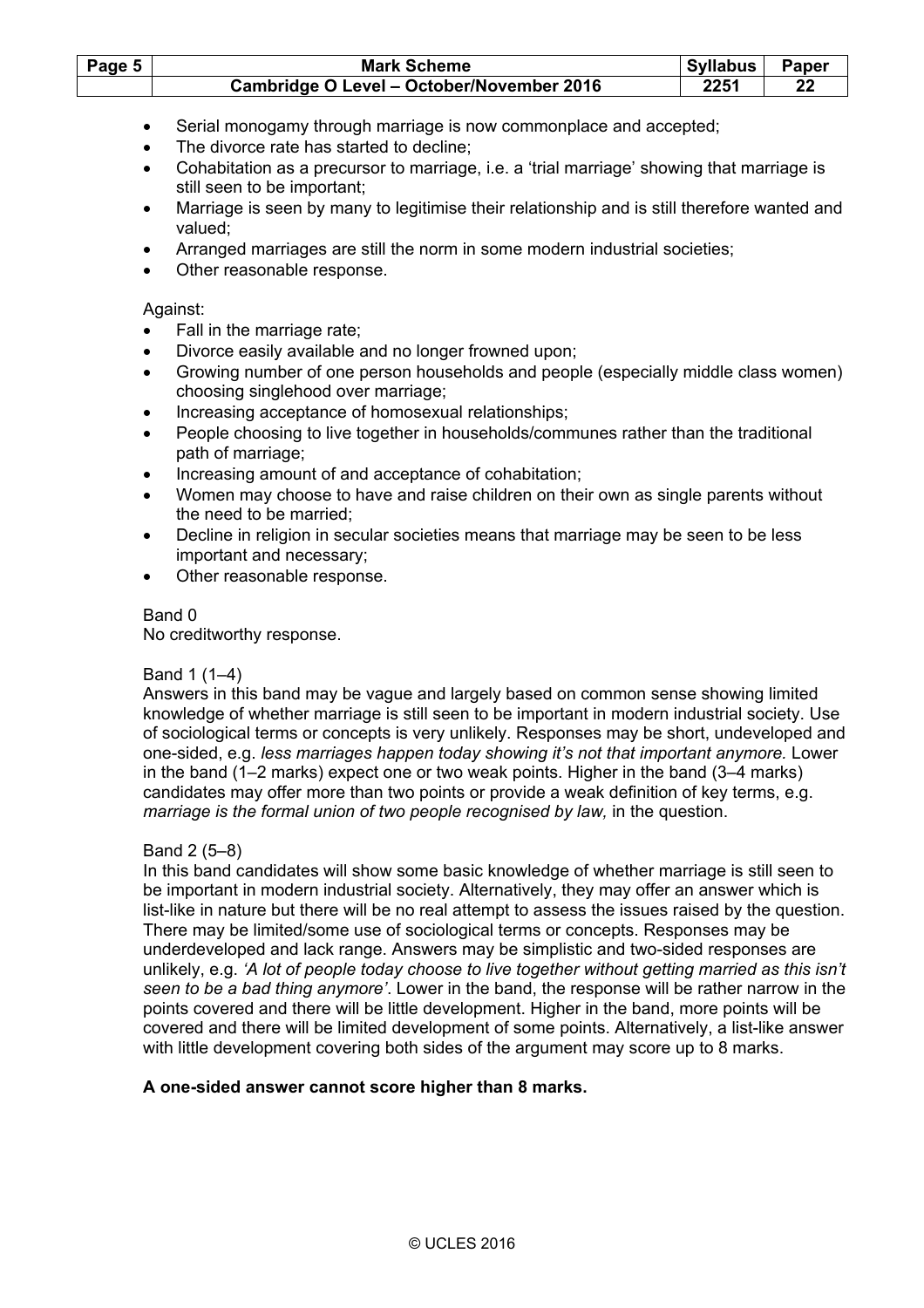| Page 6 | <b>Mark Scheme</b>                        | Syllabus | <b>Paper</b> |
|--------|-------------------------------------------|----------|--------------|
|        | Cambridge O Level - October/November 2016 | 2251     | 22           |

## Band 3 (9–12)

 Answers in this band will show good sociological knowledge and understanding of whether marriage is still seen to be important in modern industrial society. Sociological terms and concepts will be used with greater accuracy and/or frequency. For the most part, answers will be well developed, focused on the question and there will be a range of points presented. Candidates may say that, e.g. *Marriage is undeniably less common than in the past as statistics prove. A key reason for this may be the fact that many societies are now secular and so there is less pressure and need to get married. Many people therefore choose to cohabit instead.'* There will be a two-sided response but this may be unbalanced. At the bottom of the band, candidates may provide a narrower range of well developed points. At the top of the band, expect a wider range of points and clear focus on the question.

### Band 4 (13–15)

 Answers in this band will show excellent knowledge and understanding of whether marriage is still seen to be important in modern industrial society. There will be a strong grasp of the argument as well as accurate and frequent use of sociological terms and concepts. Answers will be well developed, clearly focused on the question and discuss a wide range of points. Responses will be two-sided and balanced. At the bottom of the band (13 marks), the answer may lack a specific conclusion. Higher in the band, there will be a clear attempt to offer an assessment of the 'To what extent…?' part of the question through a focused conclusion. Candidates should show consideration of points for and against the idea of whether marriage is still seen as important, citing some of the examples given.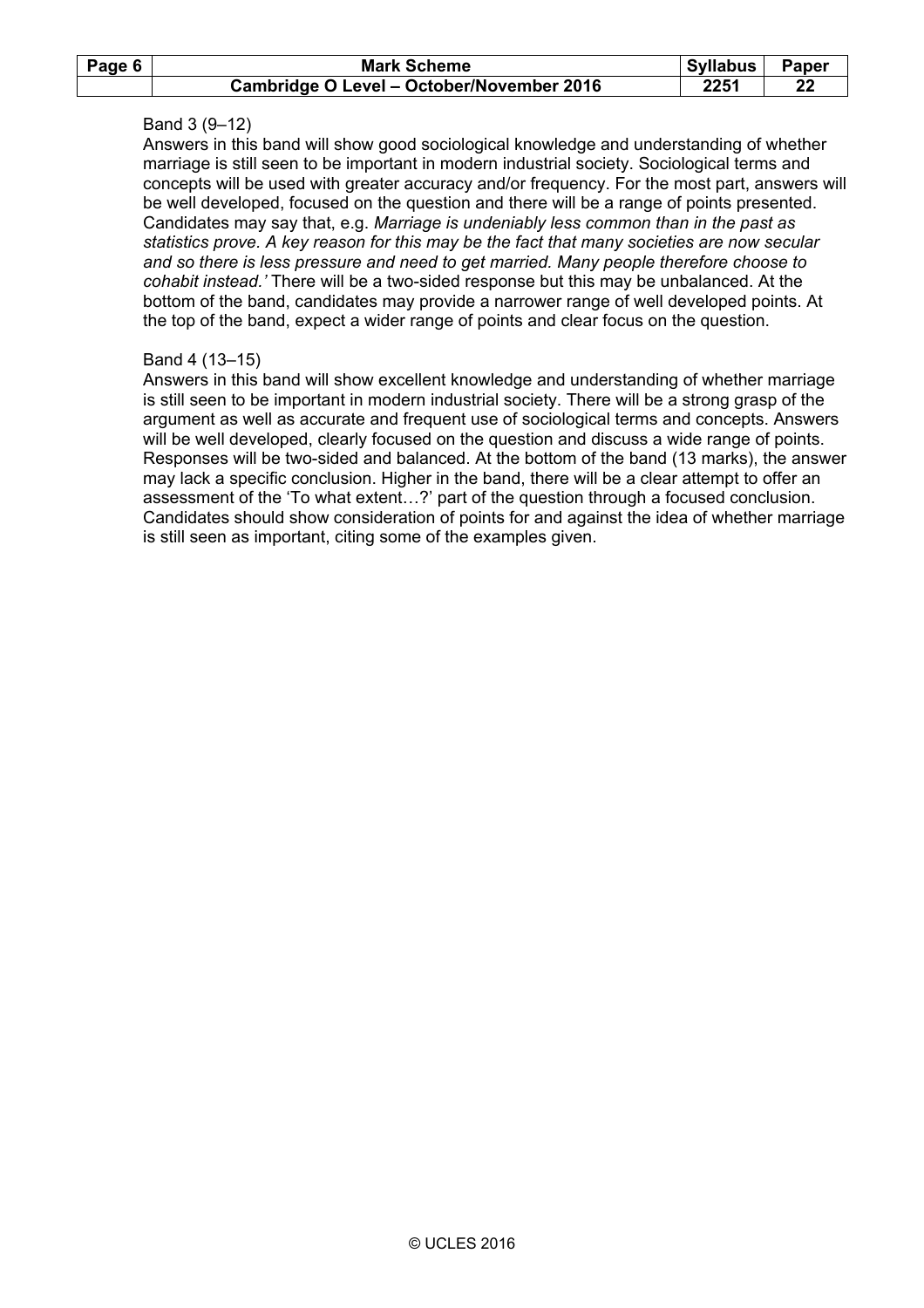| Page 7 | <b>Mark Scheme</b>                        | <b>Syllabus</b> | Paper |
|--------|-------------------------------------------|-----------------|-------|
|        | Cambridge O Level - October/November 2016 | 2251            | 22    |

# **Section B: Education**

**2 Educational achievement is argued to be linked to many things, one of which is IQ Tests. Different types of education exist to suit the needs of all students, a recent example of which is vocationalism. Some sociologists still believe, however, that male and female students do not receive the same opportunities and experiences within education and that this affects their levels of achievement.** 

# **(a) What is meant by the term 'IQ Tests'? [2]**

 Intelligence quotient tests – answering questions that are then used to work out a score, which supposedly indicates how intelligent the person is.

 One mark for partial definition, e.g. *how clever you are*. Two marks for clear definition, e.g. *a set of questions to measure intelligence.* 

## **(b) Describe two ways that the peer group a child belongs to can affect his or her educational achievement. [4]**

 Candidates will describe two different ways. It may be that one way the candidate chooses to describe is positive and the other negative.

Possible answers:

- Peer group based on gender male students often engage in laddish behaviour, seeking peer group status through misbehaviour and so form an anti-school subculture, e.g. Willis study;
- Peer group based on gender female students tend to have more positive attitudes towards education and thus work and try harder than males;
- Peer group based on low class position lower class students do least well in education – lack of parental encouragement, material/cultural deprivation, teacher labelling, selffulfilling prophecy, etc.;
- Peer group based on high class position culture of valuing education, may be in fee paying private schools with a competitive ethos, cultural capital, etc.;
- Peer group based on ethnicity may not do as well due to perceptions of racism, ethnocentric curriculum, discrimination, stereotyping, language barriers, setting and streaming, labelling and stereotyping, culture clash ;
- Anti-school subcultures tend not to value education and thus do not do work, disrupt lessons, etc.;
- Pro-school subcultures education and learning are highly valued, very conformist, work and try hard;
- Positive labelling from the peer group may counteract school/home factors and result in higher educational achievement, e.g. re ethnicity;
- Negative labelling may result in a self-fulfilling prophecy whereby the student accepts the label of 'failure' or 'trouble causer', etc.;
- Gang culture a peer group based on gang membership is unlikely to value education;
- Positive peer groups encourage educational success, e.g. homework clubs;
- Negative peer groups do not encourage educational success, e.g. drugs;
- Other reasonable response.

 One mark for each point correctly identified (up to maximum of two). One mark for each point that is developed (up to a maximum of two).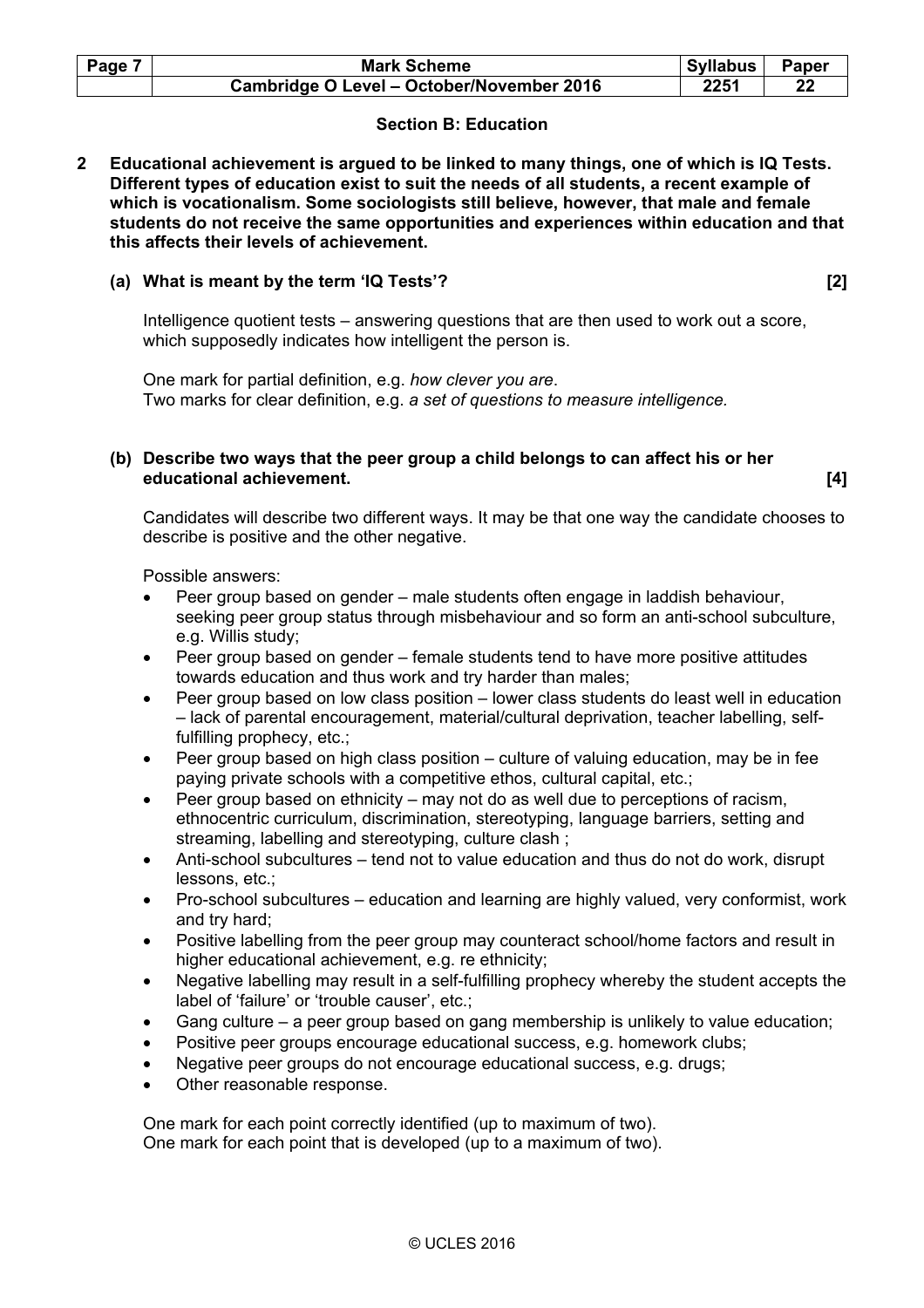| Page 8 | <b>Mark Scheme</b>                        | Syllabus | <b>Paper</b> |
|--------|-------------------------------------------|----------|--------------|
|        | Cambridge O Level - October/November 2016 | 2251     |              |

# **(c) Explain how vocationalism is different from other types of education. [6]**

 Candidates should show an understanding of the differences between vocationalism and other types of education.

 Vocationalism – education that prepares people for work in a general skills based sense or, alternatively, trains them for particular jobs/careers.

Possible answers:

- Vocationalism is far more specific in terms of preparing you for a particular area of work/job than other types of education;
- Vocationalism tends not to lead to university education but to specific careers instead;
- Vocationalism is often seen to have lower status than an academic education;
- Vocationalism is less likely than many other types of education to be classroom based;
- Vocationalism tends to be dominated by working class students;
- Vocationalism does not just test ability and progress via examinations but uses other means as well – ongoing assessments, skills based tests, etc.;
- Vocationalism often involves 'hands on' learning, i.e. work experience;
- Other reasonable response.

Band 0

No creditworthy response.

### Band 1 (1–3)

 Answers in this band will show only a limited awareness of how vocationalism is different to other types of education. Responses may be short and undeveloped and there may be confusion about what is meant by vocationalism. Candidates may only consider vocationalism or another type of education rather than looking at the differences. At the bottom of the band (1 mark), expect one weak point. Higher in the band (2–3 marks), candidates may offer more than one weak point, but there may be a tendency towards simplistic answers, engaging with sociological ideas without using sociological language, e.g. '*where you learn about work.'* 

# Band 2 (4–6)

 A clear and accurate explanation showing good sociological knowledge and understanding of the differences between vocationalism and other types of education. Sociological terms and concepts should be expected. Candidates may discuss, e.g. *'the learning of skills specific to the workplace, norms and values of the workplace, tested via assessments and skills based learning rather than traditional examinations taken in schools, etc.'* At the bottom of the band, the range of points covered may be narrow or lack detail. Higher in the band, answers will cover more than one factor in a well-developed way or cover several factors in less detail.

# **(d) Explain why tests used to measure intelligence may not be accurate. [8]**

 Candidates should show understanding of the various reasons why tests used to measure intelligence may not be accurate.

Possible reasons:

- IQ tests are based on a narrow range of reasoning skills and exclude other types of intelligence, e.g. Gardner study;
- Some people with low IQ scores go on to do well in education and careers;
- Performance on IQ tests improves with practice-some parents (typically middle class) make their children practise the tests more than others, thus questioning the accuracy of any test results gained as a measure of intelligence;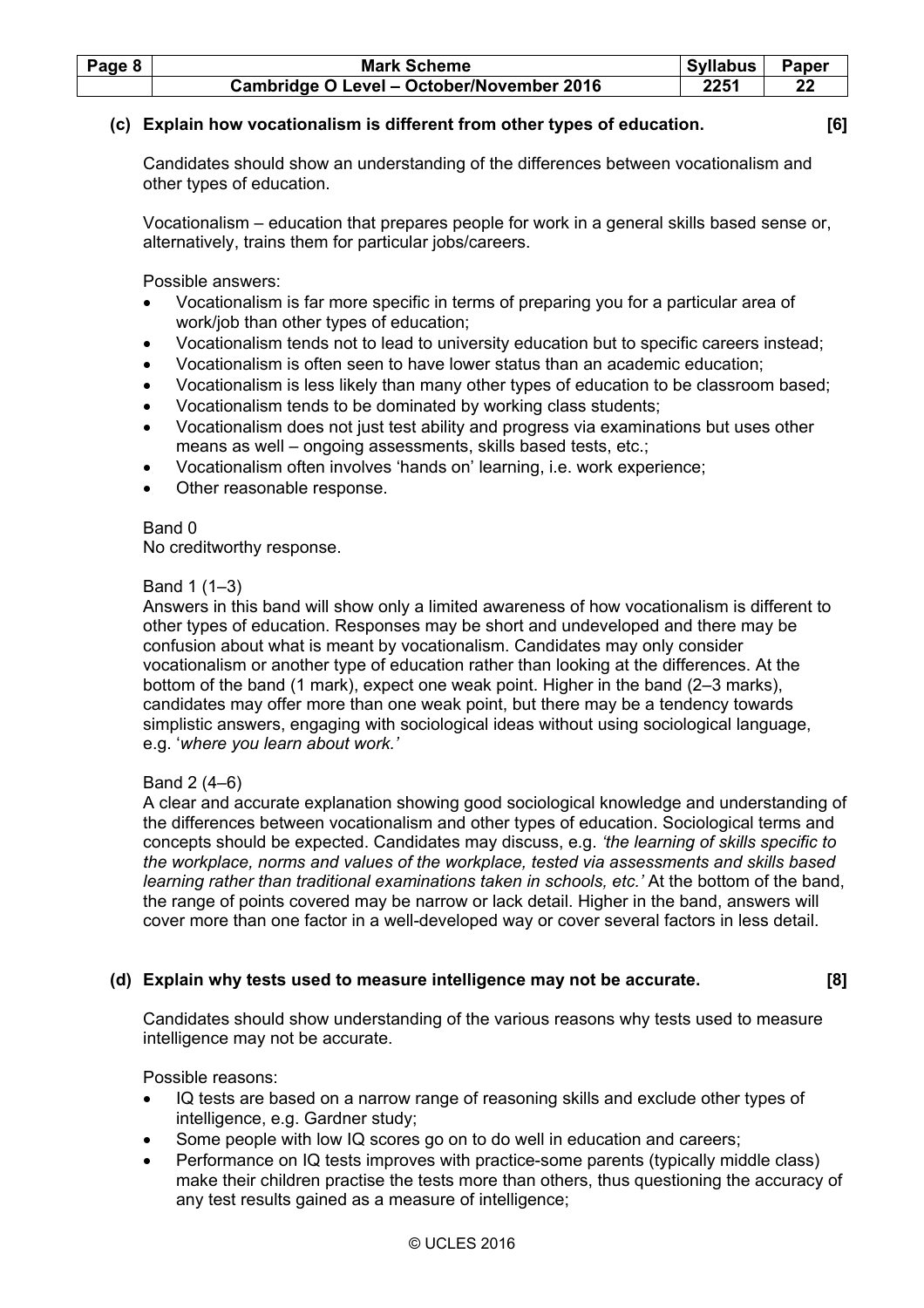| Page 9 | <b>Mark Scheme</b>                        | Syllabus | Paper |
|--------|-------------------------------------------|----------|-------|
|        | Cambridge O Level - October/November 2016 | 2251     | 22    |

- Performance on IQ tests can be affected by factors such as nerves or feeling ill;
- IQ tests are taken at just one moment in time whereas intelligence develops over time;
- Are IQ tests testing innate intelligence or environmental factors? If the environment affects intelligence then higher test scores may merely indicate a more positive learning environment when the child was younger;
- IQ tests are written by people who will build into tests their own cultural norms and assumptions (typically white and middle class) so those not from that cultural background are less likely to do well;
- Other reasonable response.

No creditworthy response.

### Band 1 (1–3)

 Answers in this band will show only a limited awareness of why tests used to measure intelligence may not be accurate. Candidates may only discuss tests generally, rather than IQ tests specifically. Responses may be short and undeveloped, e.g. '*unfair'* without justification. Sociological terms and concepts are unlikely to be used. At the bottom of the band (1 mark), expect one weak point. Higher in the band (2–3 marks), candidates may offer more than one weak point.

### Band 2 (4–6)

 Answers in this band will show basic sociological knowledge and understanding of why tests used to measure intelligence may not be accurate. Responses may be underdeveloped and lacking in range. Answers may concentrate on just a few points with little detail and so be a little narrow. At the bottom of the band, candidates are unlikely to use sociological terms and concepts accurately. Higher in the band, candidates may be beginning to use sociological terms and concepts with greater accuracy, i.e. *linking points to ideas about class and ethnic background*. However, some aspects of the answer may only be partially developed.

# Band 3 (7–8)

 Answers in this band will show good sociological knowledge and understanding of why tests used to measure intelligence may not be accurate and will be well developed and explained, e.g. '*Intelligence tests may not be a true test of intelligence because they will contain the cultural biases of those who have written them. They are typically written by the 'cultural elite' and so will be biased towards the higher classes. This may well explain why those from higher classes do well on these tests rather than it being that they are more intelligent.'*  Sociological terms and concepts will be used accurately, overall. Answers will be well focused on the question and there will be a range of reasons presented. At the top of the band explanations will be clear throughout.

# **(e) To what extent is there equality of opportunity for male and female students in education? [15]**

 Candidates should show an awareness of the various types of equality of opportunity available to individuals in education – this may include consideration of schools, teachers, curriculum, subjects, policies, expectations and subject choice.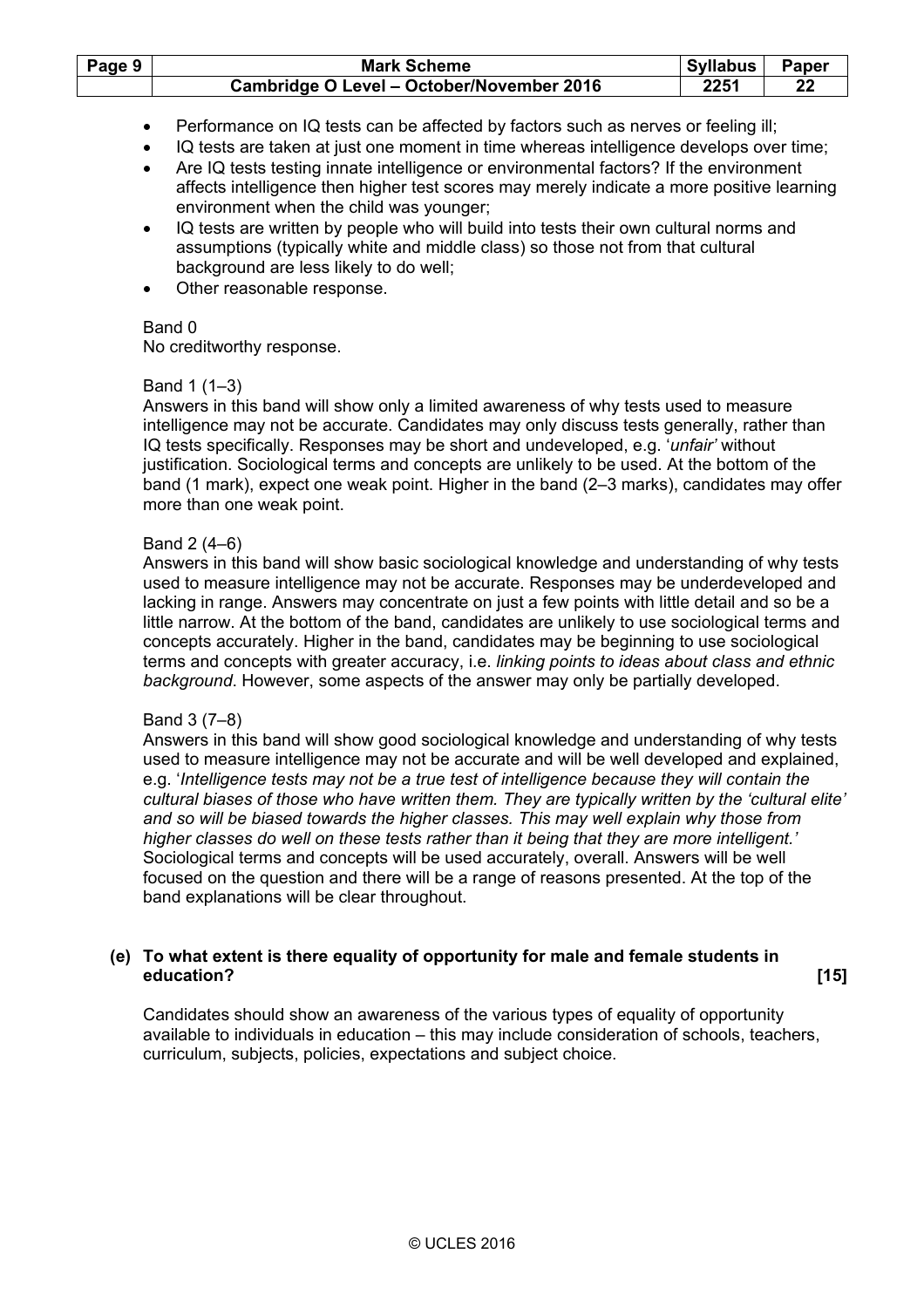| Page 10 | <b>Mark Scheme</b>                               | Syllabus | Paper |
|---------|--------------------------------------------------|----------|-------|
|         | <b>Cambridge O Level - October/November 2016</b> | 2251     |       |

Possible answers:

For:

- The students that do best in education are the ones that work and try the hardest; a meritocracy (functionalist ideas), nothing to do with gender;
- National curriculum ensures that all students, no matter what gender, have the options to study the same subjects;
- Anti-discrimination policies and legislation;
- Feminist movement has raised the aspirations and rights of females, thus giving them equal opportunities in education;
- Teachers are both male and female, offering potential role models to both genders;
- Single sex schools exist for both male and female students;
- Teachers treat all students equally or else will face sanctions;
- Positive discrimination and educational policies have been introduced to ensure equality of opportunity for male and female students;
- Other reasonable response.

# Against:

- Girls do better than boys now in many systems of education;
- Teachers still have different expectations of girls and boys;
- Extra resources in deprived areas, i.e. educational action zones, rebuilding projects
- Girls and boys may study different subjects, i.e. boys dominate maths, engineering and science and girls in communication, caring and creative subjects which leads to inequalities in later life (perceived as higher prestige subjects, etc.)
- Girls and boys may not get the same opportunities when it comes to sports:
- Despite doing better in education, in employment girls are still typically not as successful as boys – patriarchy, vertical/horizontal segregation, glass ceiling, etc.
- Boys are more likely to be seen in schools as problems higher exclusion rates, etc. meaning negative teacher labelling is more likely and a self-fulfilling prophecy possible;
- In some cultures boys still have more status than girls;
- Teaching is a female dominated profession in many countries yet within schools position of – power and high status are still dominated by males. This affects the role modelling process;
- Teachers do not always challenge the physical domination of space often seen by boys in classrooms;
- Laddish culture/culture of masculinity may hold male pupils back academically;
- Boys are more likely to form anti-school subcultures than girls:
- Boys and girls may be sanctioned differently within schools:
- Girls don't always get the same opportunity to go to school
- Other reasonable response.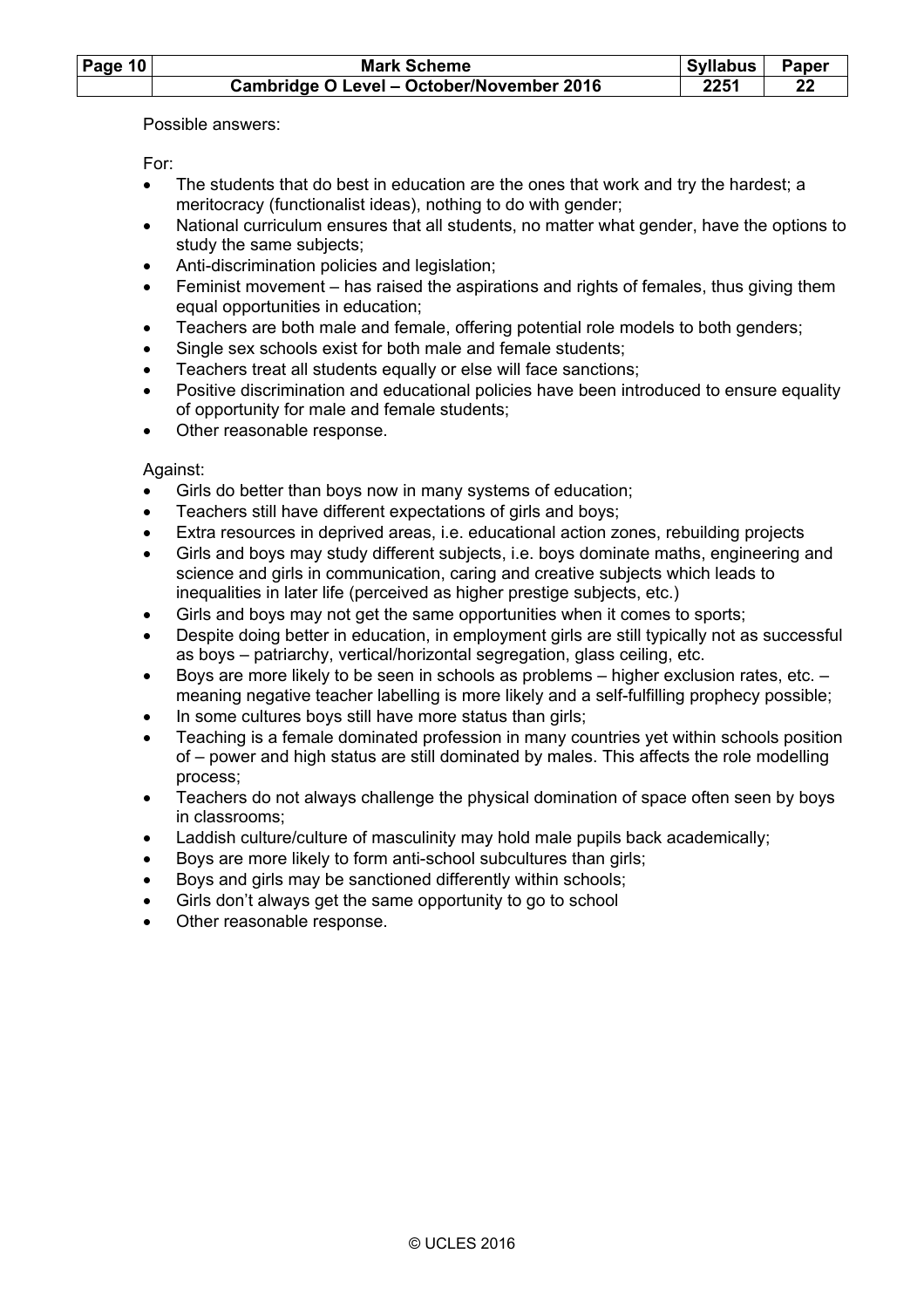| Page 11 | <b>Mark Scheme</b>                        | <b>Syllabus</b> | <b>Paper</b> |
|---------|-------------------------------------------|-----------------|--------------|
|         | Cambridge O Level - October/November 2016 | 2251            |              |

No creditworthy response.

### Band 1 (1–4)

 Answers in this band may be vague and largely based on common sense showing limited knowledge of whether there is equality of opportunity for male and female students in education. Use of sociological terms or concepts is very unlikely. Responses may be short, undeveloped and one-sided, e.g. *'Boys are treated more harshly than girls'.* Lower in the band (1–2 marks), expect one or two weak points. Higher in the band (3–4 marks) candidates may offer more than two points or provide a weak definition of key terms, *e.g. 'equality means treating everyone the same',* in the question.

### Band 2 (5–8)

 In this band candidates will show some basic knowledge of whether there is equality of opportunity for male and female students in education. Alternatively, they may offer an answer which is list-like in nature but there will be no real attempt to assess the issues raised by the question. Answers may list factors of equality of opportunity for male and female students. There may be limited use of sociological terms or concepts. Responses may be underdeveloped and lack range. Answers may be simplistic and two-sided responses are unlikely. Lower in the band, the response will be rather narrow in the points covered and there will be little development. Higher in the band, more points will be covered and there will be limited development of some points. Alternatively, a list-like answer with little development covering both sides of the argument may score up to 8 marks.

### **A one-sided answer cannot score higher than 8 marks.**

### Band 3 (9–12)

 Answers in this band will show good sociological knowledge and understanding of whether there is equality of opportunity for male and female students in education. Sociological terms and concepts will be used with greater accuracy and/or frequency. For the most part, answers will be well developed, focused on the question and there will be a range of points presented. There will be a two-sided response but this may be unbalanced. At the bottom of the band, candidates may provide a narrower range of well-developed points. At the top of the band, expect a wider range of points and clear focus on the question. Candidates may outline that*, e.g. although in general equality laws are now in place for males and females meaning they are treated the same, teachers may still have different expectations of them. Boys may be expected to be more disruptive and so may be negatively labelled and targeted more than the girls, meaning they are not given the same opportunities in the classroom.* 

# Band 4 (13–15)

 Answers in this band will show excellent knowledge and understanding of whether there is equality of opportunity for male and female students in education. There will be a strong grasp of the argument as well as accurate and frequent use of sociological terms and concepts. Answers will be well developed, clearly focused on the question and discuss a wide range of points. Candidates may outline factors of equality of opportunity and other factors which can go against this, e.g. *sexism, lack of high status female role models, culture of masculinity and stereotypes, etc.* Responses will be two-sided and balanced. At the bottom of the band (13 marks), the answer may lack a specific conclusion. Higher in the band, there will be a clear attempt to offer an assessment of the 'To what extent…?' part of the question through a focused conclusion.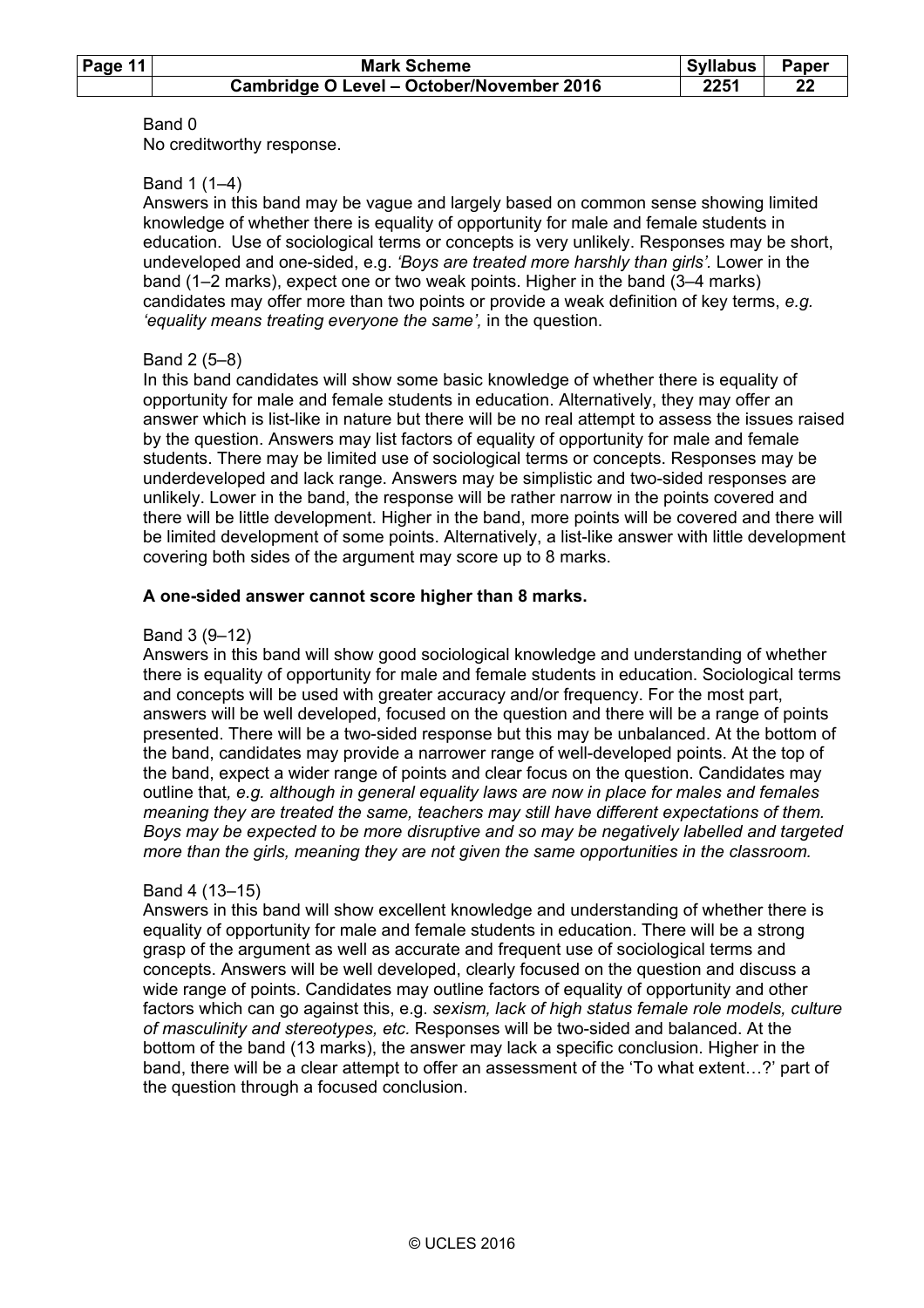| Page 12 | <b>Mark Scheme</b>                        | <b>Syllabus</b> | Paper |
|---------|-------------------------------------------|-----------------|-------|
|         | Cambridge O Level - October/November 2016 | 2251            |       |

# **Section C: Crime, deviance and social control**

**3 Some social groups seem to commit more crime than others. There is a range of sociological explanations, including inadequate socialisation, to explain these crime rates. Other sociologists disagree, however, believing it is more about factors such as status frustration.** 

#### **(a) What is meant by the term 'inadequate socialisation'? [2]**

When the learning of society's norms and values has not been effective.

One mark for partial definition, e.g. not brought up well/poorly socialised/being criminal.

 Two marks for clear definition, e.g. failure to learn the agreed norms and values of society properly; the learning of inappropriate/criminal norms and values.

### **(b) Describe two patterns of crime linked to age. [4]**

 Candidates will describe two patterns of crime linked to age. Patterns may be interpreted as statistical figures/trends or types of crimes. Either is fine to credit. Candidates can focus on any age group in their answer.

Possible answers:

- Most crimes are committed by young people, 15–25 year olds are the group most likely to offend;
- High proportions of young people commit crime, these tend to be non-violent and are rarely repeated – juvenile delinquency (may refer to status crimes here, e.g. underage drinking of alcohol);
- Young people typically commit petty crime;
- Shoplifting, robbery, drug crimes are often associated with young people;
- Young boys are more likely to offend than young girls;
- Very little crime is committed by older people;
- The crime rates of older people are increasing, i.e. Japan often linked to the economy;
- Honour killings associated with adults;
- Corporate/white-collar crime linked to adults;
- Fundamentalism linked to young people;
- Street crime associated with young people'
- Gang crime associated with young people;
- Crimes using new technologies such as cyber-bullying and illegal media downloading are more likely to be committed by young people;
- Other reasonable response.

 One mark for each point correctly identified (up to a maximum of two) One mark for each point that is developed (up to a maximum of two).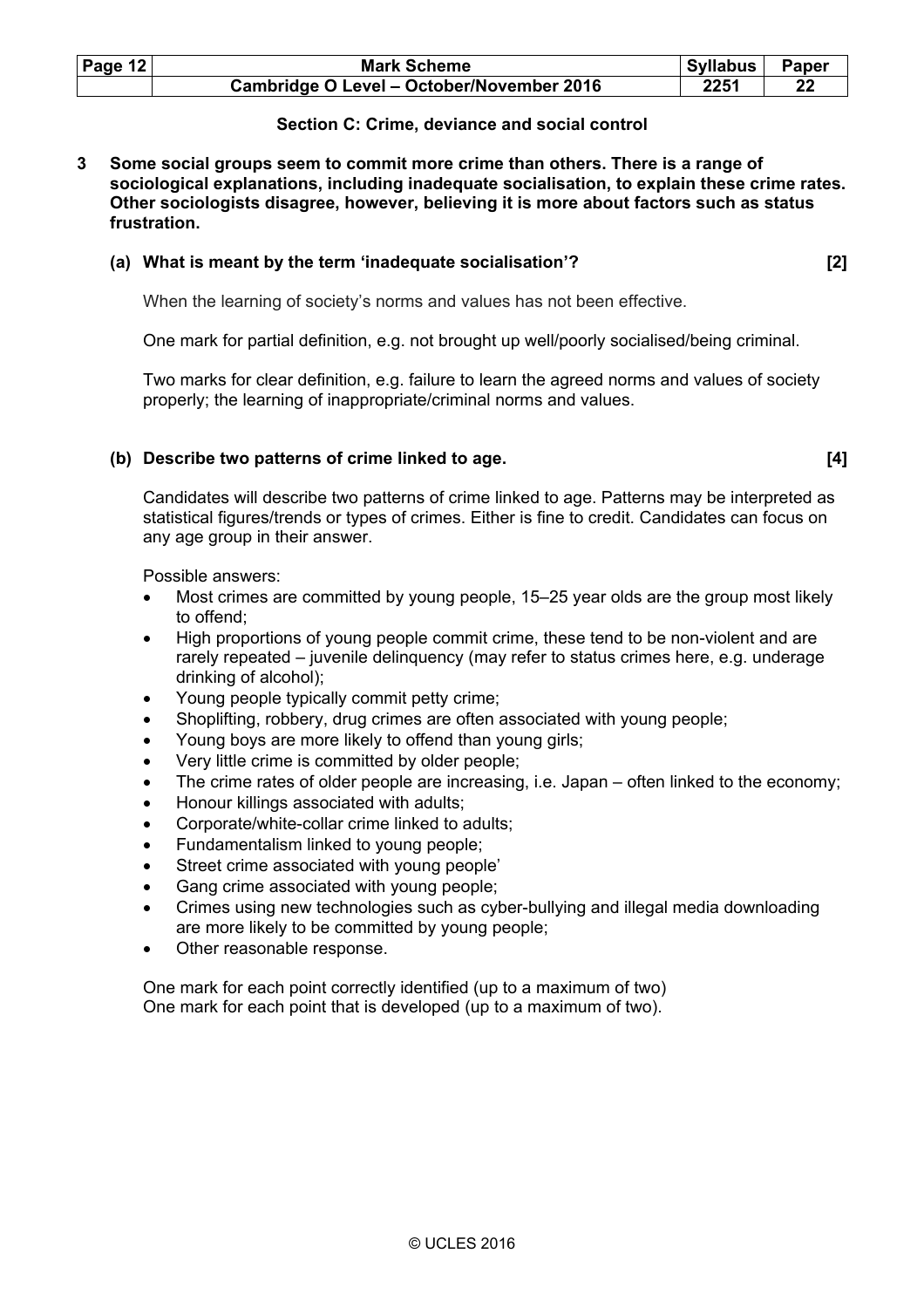| Page $13$ | <b>Mark Scheme</b>                        | Syllabus | Paper |
|-----------|-------------------------------------------|----------|-------|
|           | Cambridge O Level - October/November 2016 | 2251     |       |

# **(c) Explain how gender affects crime rates. [6]**

 Candidates need to demonstrate an understanding of the ways in which gender can affect crime rates. They may discuss either males or females or both.

Possible answers:

- Males commit more crime than females according to statistics;
- Males are likely to have more opportunities to commit crime in the workplace, i.e. corporate crime/white-collar crime;
- Males are more likely to be on the streets as they are typically subject to less social control than females and so have more opportunities to commit crime;
- Males and females are still typically socialised differently (i.e. Oakley study) and so have different attitudes and behaviours which may affect crime rates;
- Males are more likely to be labelled as criminals which may lead to them being targeted more often than females and so result in a self-fulfilling prophecy;
- Females are more likely to be victims of domestic violence and sexual assault and males are more likely to be the perpetrators of these crimes;
- Differences in the types of crimes committed by males and females;
- Female crime is thought to be hidden chivalry thesis;
- Females thought to be treated more harshly than males if they commit crimes that go against their femininity, i.e. child abuse – Heidensohn's idea of 'double deviance';
- Female crime rate is rising, e.g. 'ladette' culture/girl gangs;
- Females have fewer opportunities to commit crimes due to their domestic responsibilities;
- Male crimes are more likely to involve aggression and violence than female crimes;
- Males are more likely to be targeted by the police as criminals (i.e. higher stop and search rates) than females and thus are more likely to be caught;
- Females are more likely to work as prostitutes and be victims of human trafficking, particularly in the sex trade;
- Other reasonable response.

# Band 0

No creditworthy response.

# Band 1 (1–3)

 Answers in this band will show only a limited awareness of how gender affects crime rates. Responses may be short and undeveloped. Candidates may be confused as to what is meant by a crime rate. At the bottom of the band (1 mark), expect one weak point. Higher in the band (2–3 marks), candidates may offer more than one weak point, but there may be a tendency towards simplistic answers, engaging with sociological ideas without using sociological language, e.g. '*men do more crime than women'.* 

# Band 2 (4–6)

 A clear and accurate explanation showing good sociological knowledge and understanding of how gender affects crime rates. Sociological terms and concepts should be expected. Candidates may refer to *the dark figure of crime, feminism, police targeting, validity, chivalry thesis, etc.* with examples. At the bottom of the band, the range of points covered may be narrow or lack detail. Higher in the band, answers will cover more than one factor in a welldeveloped way or cover several factors in less detail.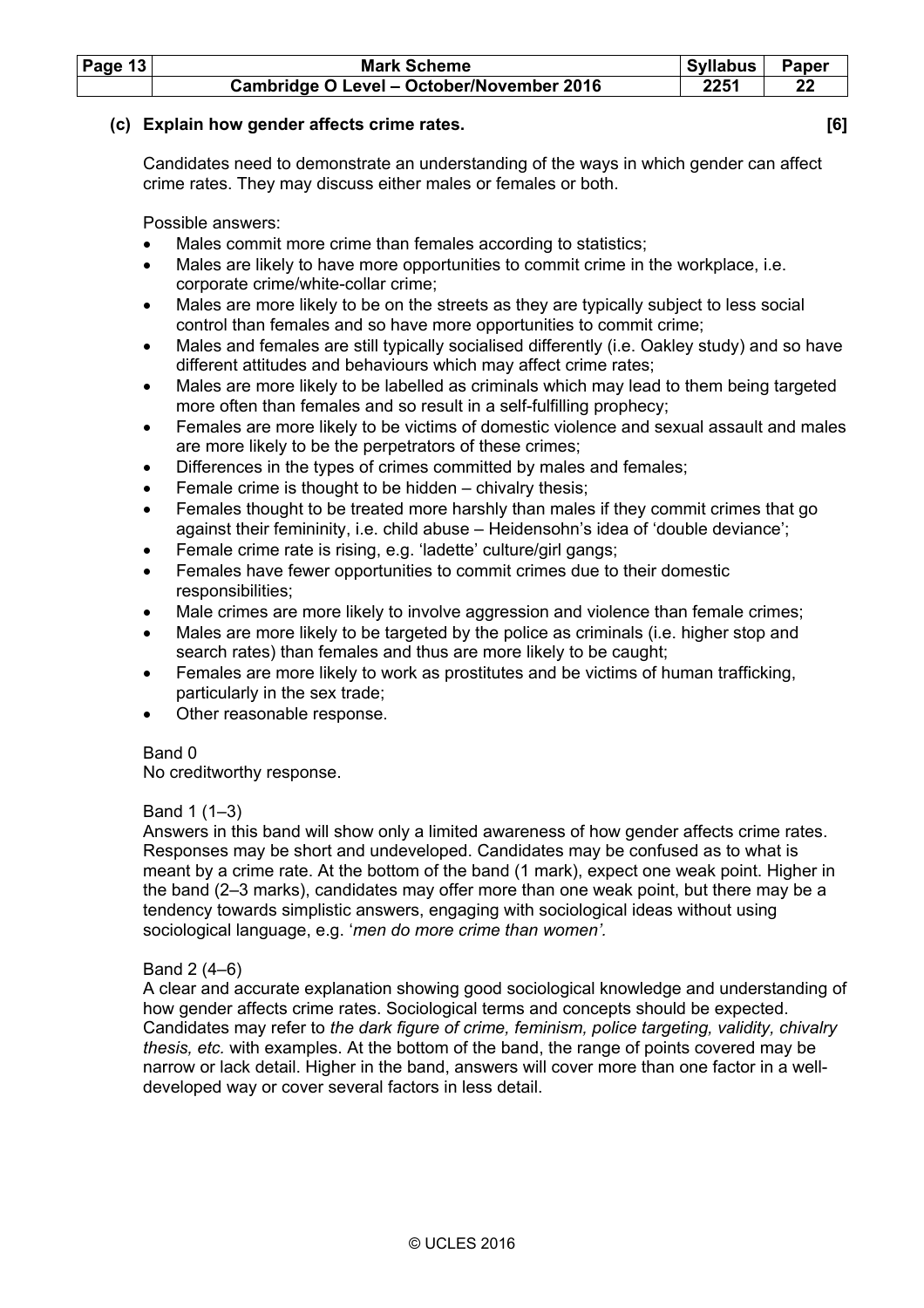| Page $14$ | <b>Mark Scheme</b>                        | Syllabus | Paper |
|-----------|-------------------------------------------|----------|-------|
|           | Cambridge O Level - October/November 2016 | 2251     |       |

# **(d) Explain why primary socialisation may cause some people to commit crime. [8]**

 Candidates need to identify the links between socialisation in the family and crime. They may approach this question by discussing how the family socialisation process causes crime generally or may focus on specific social factors such as gender, class, etc.

Possible answers:

- If socialisation in the family hasn't been done properly then children may fail to learn the required norms and values to conform to society;
- There may be criminals in the family who act as role models for younger children, i.e. parent/older siblings;
- Children imitate older people and therefore they are likely to copy behaviour and attitudes that they are brought up with in the family;
- Boys are socialised to be masculine and adventurous through primary socialisation and this thrill seeking behaviour is closely linked to criminality;
- Boys tend to be less socially controlled than females in the family and therefore have more opportunities to commit crimes;
- New Right believe that changes to the structure of the family, i.e. a decline in the nuclear family, has led to increased levels of crime due to inadequate socialisation;
- In some families there may be only one parent, most often a female, meaning there may be a lack of discipline through no father figure present;
- Other reasonable response.

# Band 0

No creditworthy response.

## Band 1 (1–3)

 Answers in this band will show only a limited awareness of why primary socialisation may cause some people to commit crime. Candidates may not fully understand what is meant by *primary socialisation.* Responses may be short and undeveloped, e.g. *Parents have to make sure their children don't commit crimes.* Sociological terms and concepts are unlikely to be used. At the bottom of the band (1 mark), expect one weak point. Higher in the band (2–3 marks), candidates may offer more than one weak point.

# Band 2 (4–6)

 Answers in this band will show basic sociological knowledge and understanding of why primary socialisation may cause some people to commit crime. Candidates may say that*, e.g. 'boys are socialised to be more aggressive than females or the underclass may inadequately socialise their children leading to them being more likely to commit crime'*. Responses may be underdeveloped and lacking in range. At the bottom of the band, candidates are unlikely to use sociological terms and concepts accurately. Higher in the band, candidates may be beginning to use sociological terms and concepts with greater accuracy. However, some aspects of the answer may only be partially developed.

# Band 3 (7–8)

 Answers in this band will show good sociological knowledge and understanding of why primary socialisation may cause some people to commit crime and will be well developed and explained. Candidates may consider social factors, *i.e. class and*/*or gender as well as more general points about inadequate socialisation, etc.* Sociological terms and concepts will be used accurately, overall. Answers will be well focused on the question and there will be a range of reasons presented. At the top of the band explanations will be clear throughout.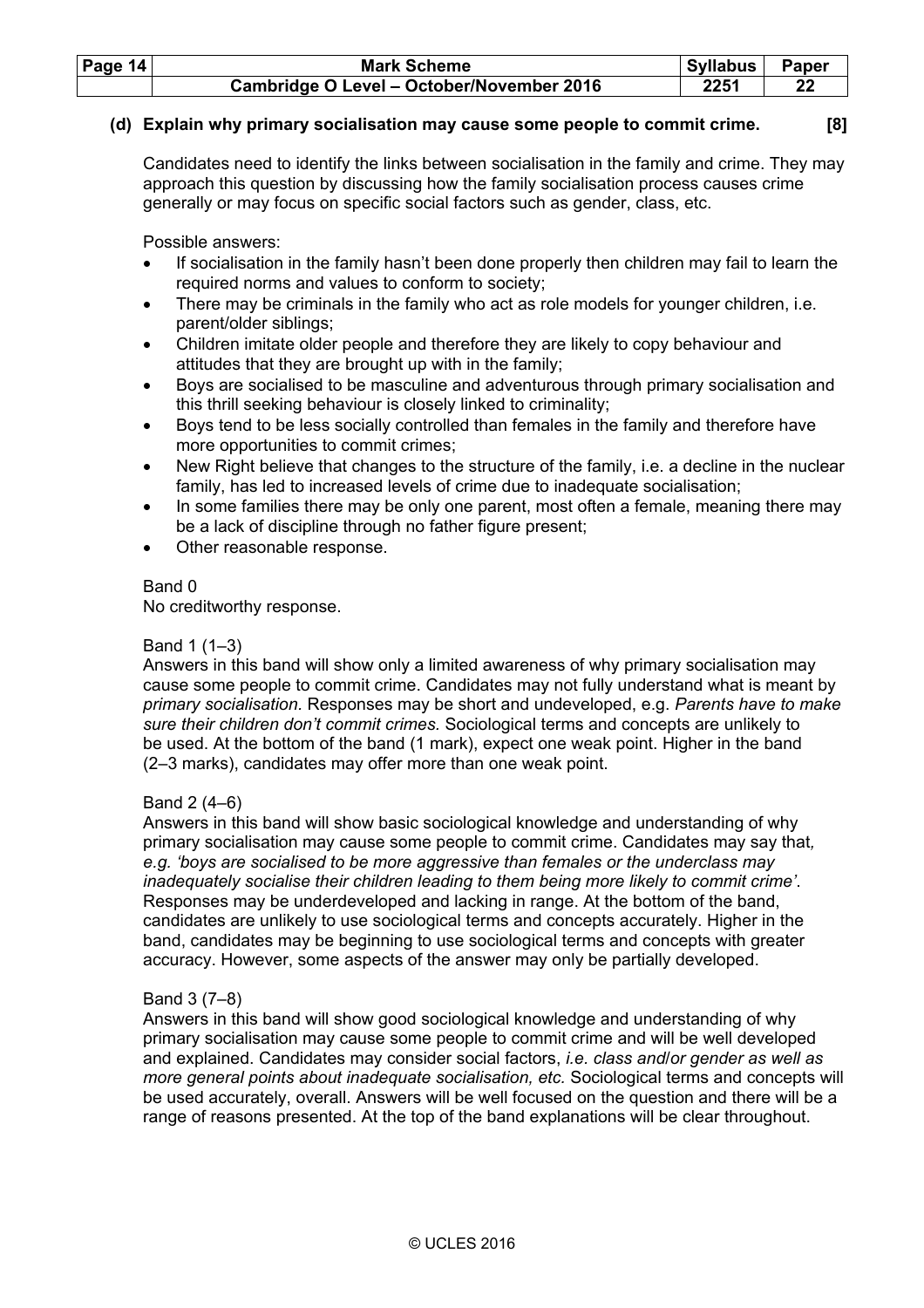| Page 15 | <b>Mark Scheme</b>                        | Syllabus | <b>Paper</b> |
|---------|-------------------------------------------|----------|--------------|
|         | Cambridge O Level - October/November 2016 | 225′     |              |

# **(e) To what extent does status frustration explain why some individuals commit crime?[15]**

 Candidates need to show an understanding of what is meant by the term 'status frustration' and why this may lead some individuals to commit crime.

 Status frustration – a sense of frustration in individuals or groups arising because they are denied status and prestige in society (Cohen).

Possible answers:

For:

- Males high unemployment and the decline of the traditional male breadwinner role leaves males searching for status in society;
- Young people with few qualifications struggle to find employment which may lead to status frustration;
- Gang culture many members are searching for the status that they cannot find in society;
- Young people are in a period of transition and so are often without status in society which may lead to crime;
- Peer group pressure may lead many young people to commit crime in order to gain status;
- Culture of masculinity may lead some people to commit crime on order to gain status within their peer group;
- Those from the lower social classes may struggle to find status legitimately in society and thus turn to crime in order to obtain it instead;
- Ethnic minorities are sometimes denied status in society and therefore may turn to crime to achieve this;
- Loss of status for elderly people may lead to crime being committed;
- Other reasonable response.

Against:

- Functionalist explanations for crime, i.e. crime is a good thing for society;
- Durkheim's concept of anomie;
- Merton's strain theory crime is caused by a structural inability to gain wealth and status legitimately;
- New Right explanations of crime crime is caused because of a decline in social control and morality;
- Marxist explanations for crime crime is resistance to capitalism;
- Labelling/self-fulfilling prophecy causes crime;
- Peer group pressure leads to crime, particularly amongst the young;
- Inadequate socialisation leads to crime;
- Lack of opportunity in society to be successful means some people turn to crime;
- Illegitimate opportunity structure (Cloward and Ohlin);
- Material and/or relative deprivation leads to crime:
- Factors leading to criminality associated with gender, e.g. patriarchy/pressure on the male to be the breadwinner;
- Factors leading to criminality associated with ethnicity, e.g. discrimination, alienation;
- Factors leading to criminality associated with social class, e.g. inequalities in society, few opportunities for social mobility;
- Factors leading to criminality associated with age, e.g. youth gangs, juvenile delinquency;
- Other reasonable response.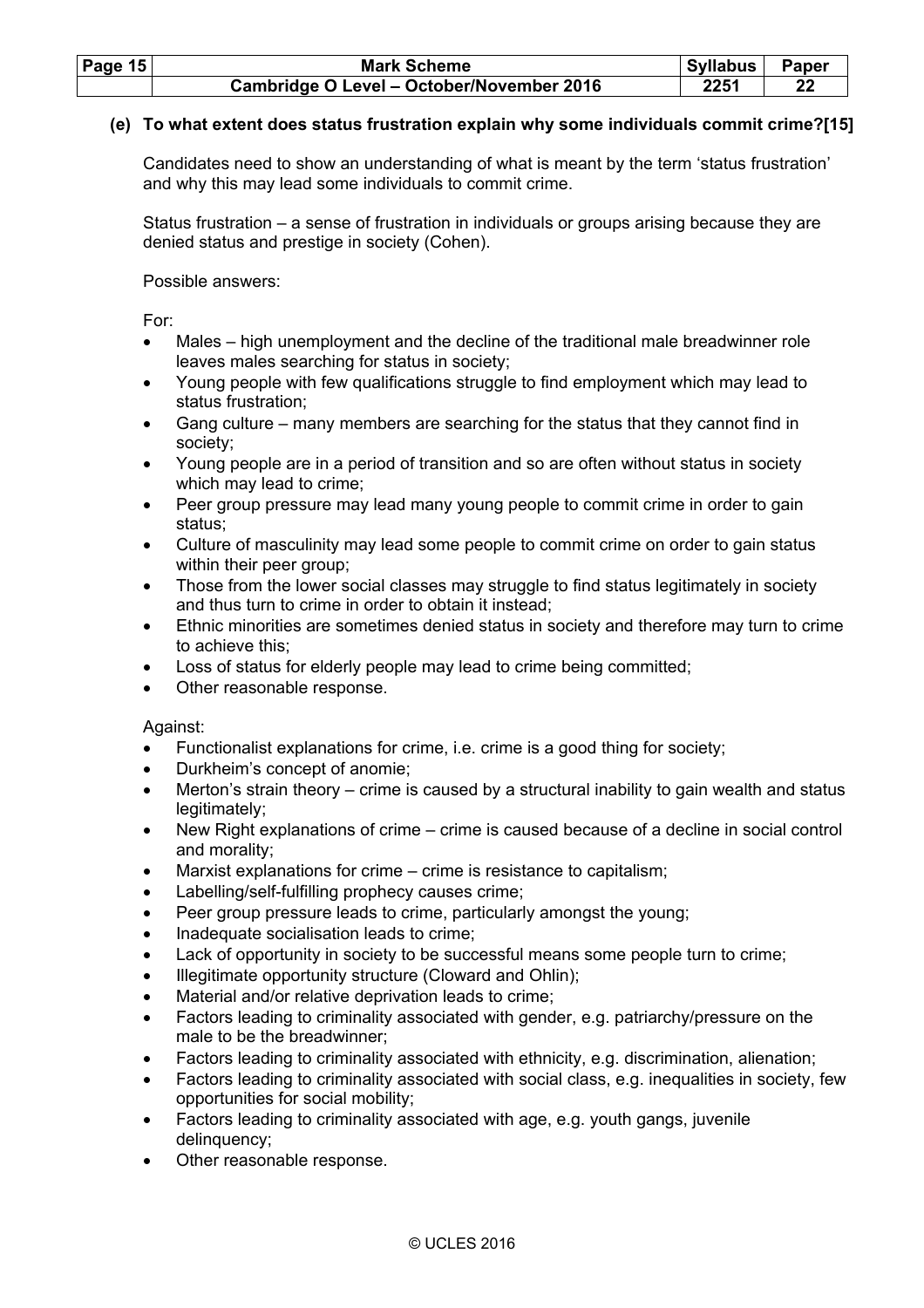No creditworthy response.

# Band 1 (1–4)

 Answers in this band may be vague and largely based on common sense showing limited knowledge of whether status frustration explains why some individuals commit crime.Use of sociological terms or concepts is very unlikely. Responses may be short, undeveloped and one-sided, e.g. *some people commit crime because they get frustrated.* Lower in the band (1-2 marks), expect one or two weak points. Higher in the band (3–4 marks) candidates may offer more than two points or provide a weak definition of key terms, *e.g. status frustration is being angry about not having any status,* in the question.

# Band 2 (5–8)

 In this band candidates will show some basic knowledge of whether status frustration explains why some individuals commit crime. Alternatively, they may offer an answer which is list-like in nature but there will be no real attempt to assess the issues raised by the question. There may be limited use of sociological terms or concepts. Candidates may discuss some reasons why status frustration may lead to crime *ie lack of qualifications, pressure to be masculine, high unemployment, etc.* but responses may be underdeveloped and lack range. Answers may be simplistic and two-sided responses are unlikely. Lower in the band, the response will be rather narrow in the points covered and there will be little development. Higher in the band, more points will be covered and there will be limited development of some points. Alternatively, a list-like answer with little development covering both sides of the argument may score up to 8 marks.

# **A one-sided answer cannot score higher than 8 marks.**

# Band 3 (9–12)

 Answers in this band will show good sociological knowledge and understanding of whether status frustration explains why some individuals commit crime. Sociological terms and concepts will be used with greater accuracy and/or frequency. For the most part, answers will be well developed, focused on the question and there will be a range of points presented. Candidates may be able to present a range of points to support the idea that *status frustration leads to crime,* but also be aware of some of the other explanations *ie anomie, Marxism, Labelling theory, etc.* There will be a two-sided response but this may be unbalanced. At the bottom of the band, candidates may provide a narrower range of welldeveloped points. At the top of the band, expect a wider range of points and clear focus on the question.

# Band 4 (13–15)

 Answers in this band will show excellent knowledge and understanding of whether status frustration explains why some individuals commit crime. There will be a strong grasp of the argument as well as accurate and frequent use of sociological terms and concepts. Answers will be well developed, clearly focused on the question and discuss a wide range of points. For example, candidates may say that *as well as agreeing that status frustration can lead to crime for young males in particular due to gang culture and a lack of qualifications, there are also other explanations for crime and that not all young males turn to crime, etc.* Responses will be two-sided and balanced. At the bottom of the band (13 marks), the answer may lack a specific conclusion. Higher in the band, there will be a clear attempt to offer an assessment of the 'To what extent…?' part of the question through a focused conclusion.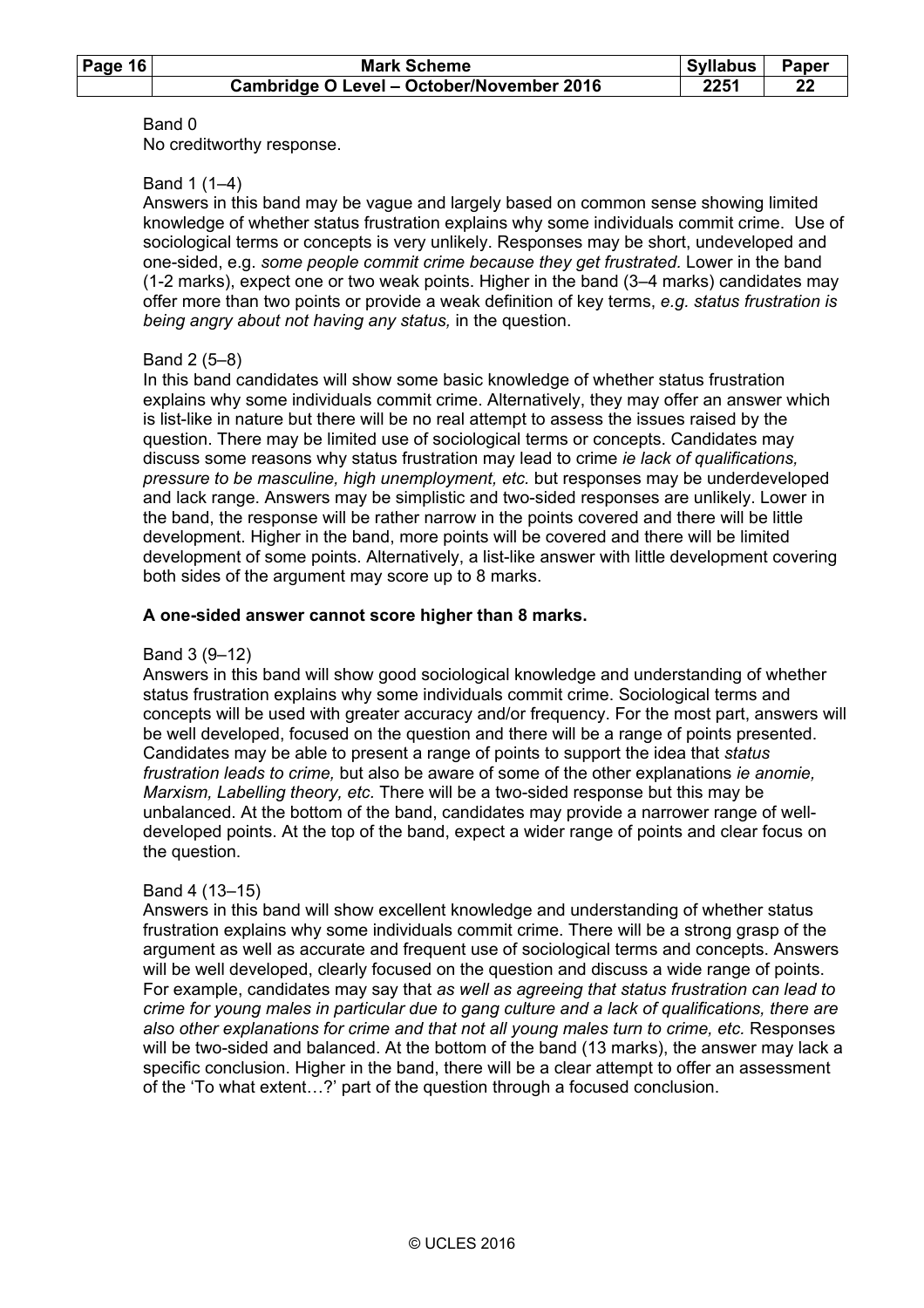| Page 17 | <b>Mark Scheme</b>                        | <b>Syllabus</b> | <b>Paper</b> |
|---------|-------------------------------------------|-----------------|--------------|
|         | Cambridge O Level - October/November 2016 | 2251            |              |

# **Section D: Media**

**4 We have now entered a new era in the media world where citizen journalism has become the norm. However, many sociologists believe owners still decide what the audience receives in both the new and traditional media.** 

# **(a) What is meant by the term 'citizen journalism'? [2]**

Ways in which the public can gather and distribute information to an audience.

 One mark for partial definition, e.g. filming news on your phone Two marks for clear definition, e.g. members of the public can record and then distribute information, i.e. through social networking sites

# **(b) Describe two examples of the digital divide. [4]**

Candidates will describe two examples of the digital divide.

Digital Divide – inequalities between groups in their access to media and ICT.

Possible answers:

- The cost of computers and ICT may make them unaffordable for the working class;
- There is a global digital divide whereby poor people in developing countries have minimal access to new media;
- Older people access/use digital technology far less frequently than younger people;
- Europe and USA represent the majority of the world's internet users (approx 40%);
- Some areas of countries (often rural areas) still have limited broadband availability reducing their ability to use and access digital technology;
- Some countries still limit users access to digital information, i.e. through government censorship;
- Other reasonable response.

 One mark for each point correctly identified (up to a maximum of two). One mark for each point developed (up to a maximum of two).

# **(c) Explain how new media are different from traditional media. [6]**

 Candidates need to demonstrate an understanding of the ways new media are different from traditional media. Candidates may focus on examples, forms of media, audience usage, functionality, etc. in their answer.

Possible answers:

- Traditional media communicate in a one way process to a mass audience, e.g. media content/message is sent from the media to the audience;
- Traditional media offer the audience little consumer choice;
- Traditional media are typically kept and used in one place, i.e. the TV in the living room;
- Traditional media tends to be owned by a large media corporation;
- New media are associated with screen based digital technology, i.e. internet, computers, tablets, satellite TV, e-books, digi-boxes, etc.;
- New media allows the consumer to personalise their media consumption as per their individual tastes and preferences;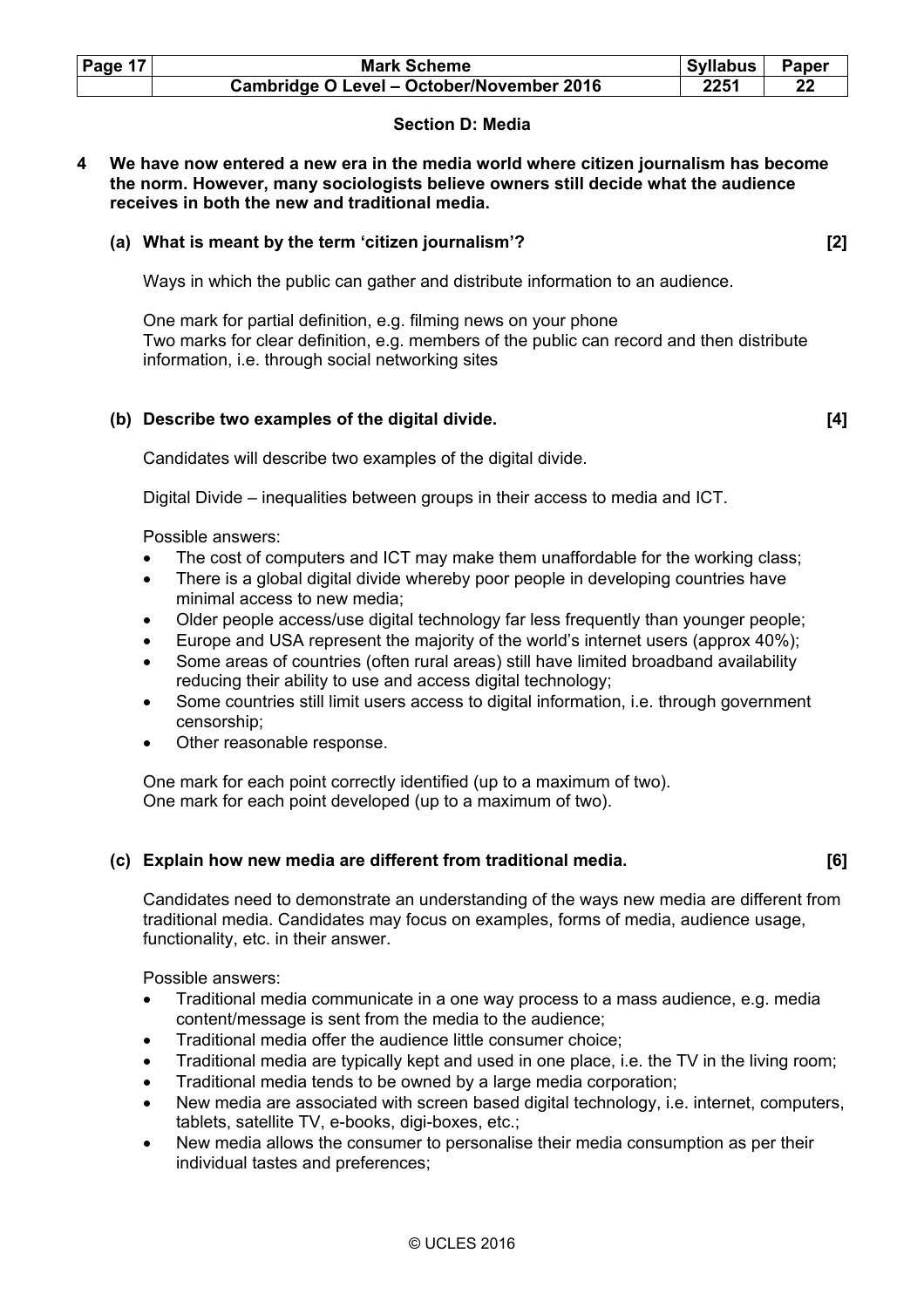| Page $18$ | <b>Mark Scheme</b>                        | Syllabus | Paper |
|-----------|-------------------------------------------|----------|-------|
|           | Cambridge O Level - October/November 2016 | 2251     |       |

- New media allows for user generated content on platforms such as social media and Youtube;
- New media offers the consumer a vast array of choice;
- New media are often portable, allowing the consumer to access media products when and where they choose;
- New media are often about a single device with multi-functionality, i.e. mobile phones convergence;
- New media are interactive the consumer can engage with the media product and effectively have a voice, i.e. voting on TV talent shows, etc.;
- New media are often not associated with large multinational companies, being produced by smaller independent companies and/or the audience themselves;
- Other reasonable response.

No creditworthy response.

# Band 1 (1–3)

 Answers in this band will show only a limited awareness of how new media are different from traditional media. Responses may be short and undeveloped. At the bottom of the band (1 mark), expect one weak point. Higher in the band (2–3 marks), candidates may offer more than one weak point, but there may be a tendency towards simplistic answers, engaging with sociological ideas without using sociological language, *e.g. 'new media gives people more choice of TV channels'.* 

# Band 2 (4–6)

 A clear and accurate explanation showing good sociological knowledge and understanding of how new media are different from traditional media. *For example, 'New media is far more interactive than the one way communication found in the traditional media*. *The audience can interact with shows, i.e. voting for contestants in TV talent shows. They can also upload their own media to social networks and so be active participants in media production also'.* Sociological ideas and concepts should be expected. At the bottom of the band, the range of points covered may be narrow or lack detail. Higher in the band, answers will cover more than one factor in a well-developed way or cover several factors in less detail.

# **(d) Explain why advertising has an important role to play in the media industry. [8]**

Candidates should explain why advertising has an important role to play in the media industry. Adverts in a range of mediums (i.e. TV, print, film, etc.) may all be considered.

Possible answers:

- Increasing prominence in consumer society of advertising emphasises the importance of its role;
- Advertising is the main source of income for privately owned media so plays a vital role in the media industry;
- Importance of advertising revenue means media industries focus on attracting a mass audience with spending power to ensure advertisers want to work with them;
- The need to appeal to advertisers means niche audiences and audiences with little spending power are likely to be ignored by the media;
- Advertising can be seen as a form of propaganda around us in many different formats – and so has an important role to play in the industry;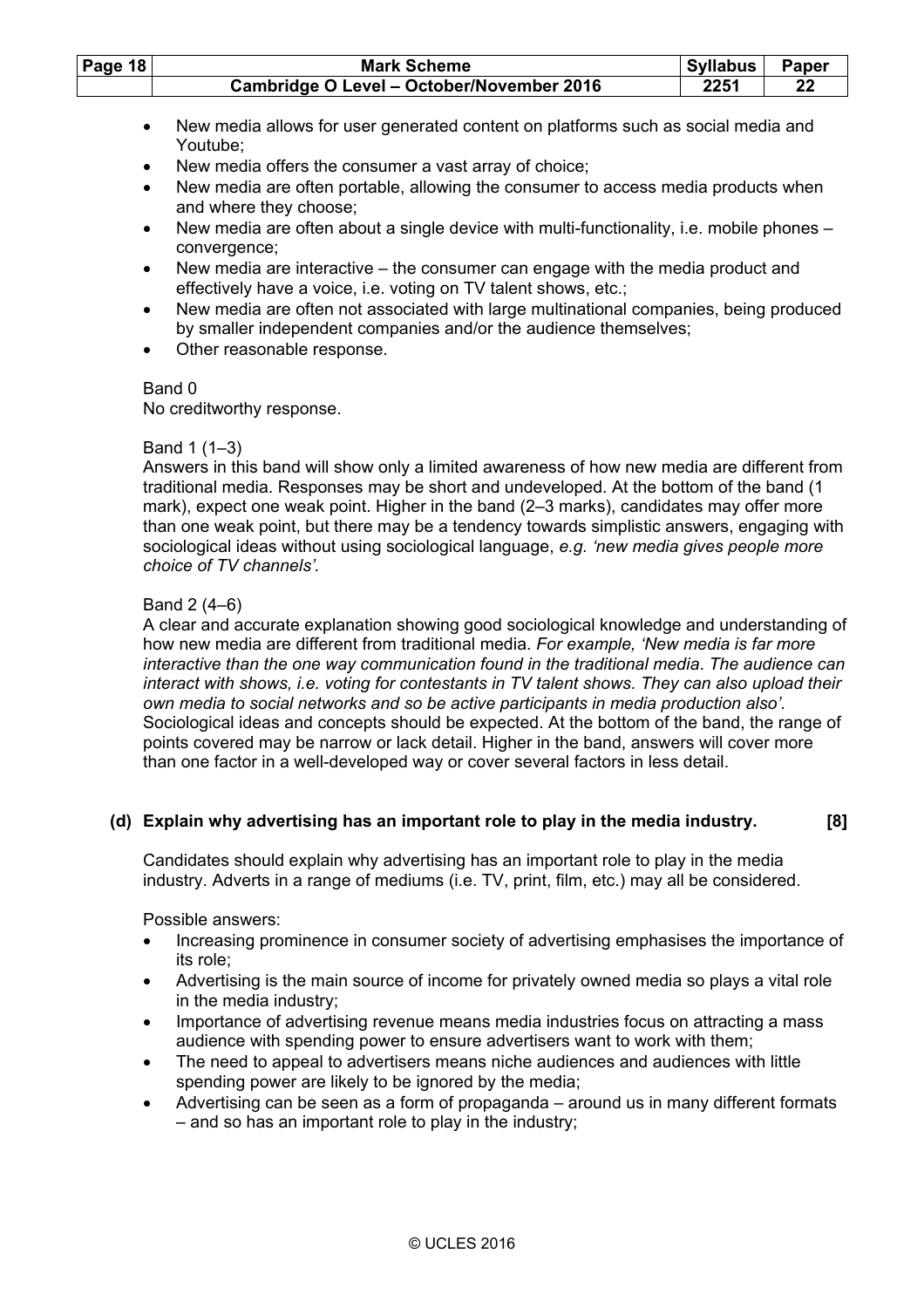| Page $19$ | <b>Mark Scheme</b>                        | . Svllabus | <b>Paper</b> |
|-----------|-------------------------------------------|------------|--------------|
|           | Cambridge O Level - October/November 2016 | 2251       | 22           |

- Advertisers link their products with things that we place positive values on so reinforce norms and values/maintain the status quo therefore being an important part of the media industry;
- Harder to tell the difference between advertising and content product placement for example – so advertising has an increasingly important role in the media industry;
- Advertising often portrays males and females in particular ways, pressurising the audience to look a certain way that is unachievable and unrealistic; this can lead to issues surrounding body image, eating disorders etc. and so is an important and often criticised part of the media industry;
- Models of media effects such as the hypodermic syringe demonstrate the power of advertising over the consumer, e.g. children and pester power, meaning it has an important role to play in the media industry;
- Marxism advertising can be seen as a tool of the bourgeoisie to control the minds and consumption patterns of the audience and to normalise/legitimise capitalism;
- Other reasonable response.

No creditworthy response.

### Band 1 (1–3)

 Answers in this band will show only a limited awareness of why advertising has an important role to play in the media industry the media. Responses may be short and undeveloped, e.g. '*sells us things'* without justification/explanation. Sociological terms and concepts are unlikely to be used. At the bottom of the band (1 mark), expect one weak point. Higher in the band (2–3 marks), candidates may offer more than one weak point.

### Band 2 (4–6)

 Answers in this band will show basic sociological knowledge and understanding of why advertising has an important role to play in the media industry. Responses may be underdeveloped and lacking in range. Candidates may explain some of the ways advertising has an important role to play in the media industry, e.g. *role models, reinforcing norms and values, consumption, mass appeal, etc.* At the bottom of the band, candidates are unlikely to use sociological terms and concepts accurately. Higher in the band, candidates may be beginning to use sociological terms and concepts with greater accuracy. However, some aspects of the answer may only be partially developed.

# Band 3 (7–8)

 Answers in this band will show good sociological knowledge and understanding of why advertising has an important role to play in the media industry and will be well developed and explained. Sociological terms and concepts will be used accurately, overall. Answers will be well focused on the question and there will be a range of reasons presented. Candidates may explain the idea that *advertising in the postmodern world is thought by many to determine media content and therefore directly influences the mass appeal nature of much media output. The proliferation of media platforms and products owned privately means income from advertising is essential for survival.* At the top of the band explanations will be clear throughout.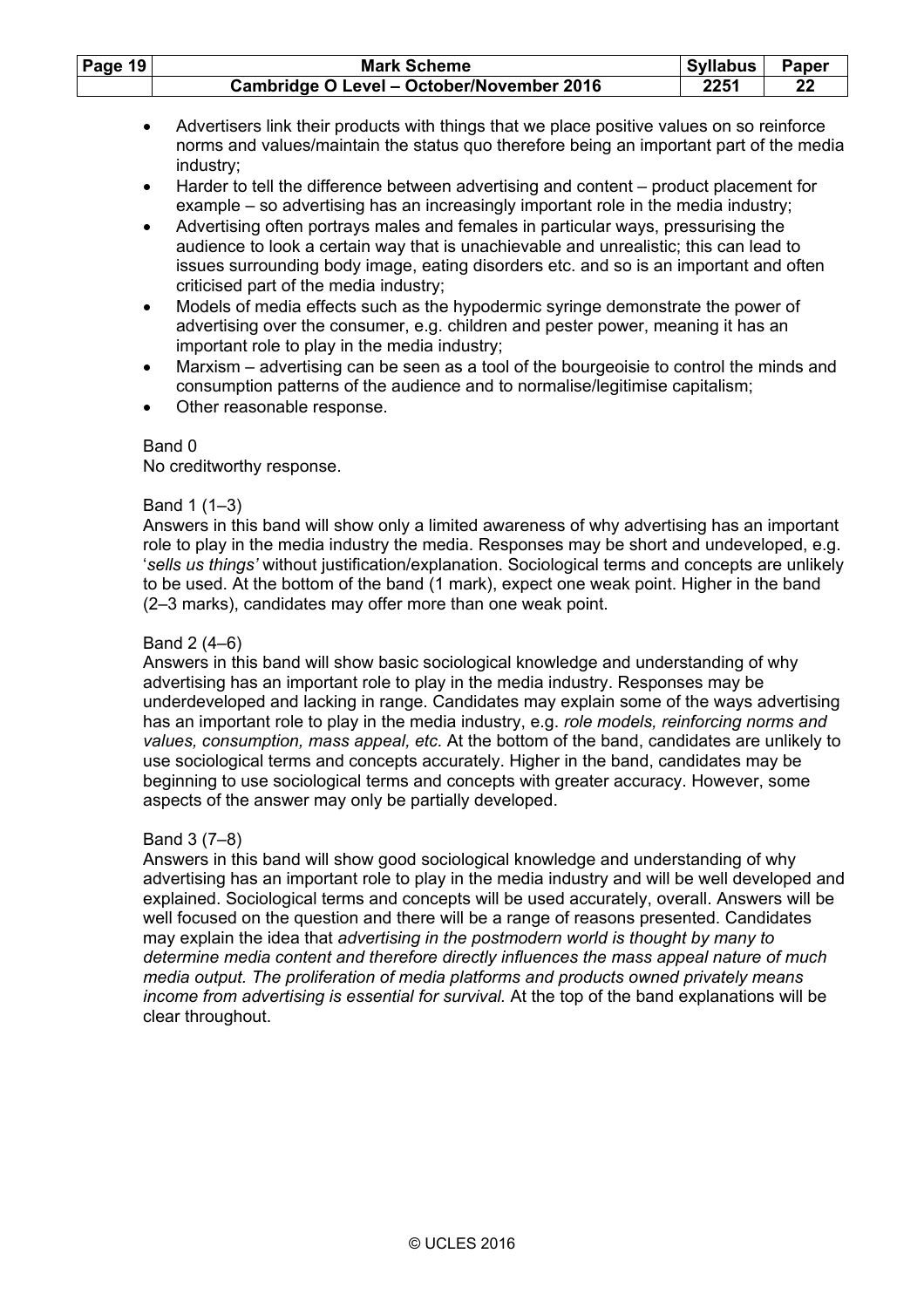| <b>Page 20</b> | <b>Mark Scheme</b>                        | Syllabus | Paper |
|----------------|-------------------------------------------|----------|-------|
|                | Cambridge O Level - October/November 2016 | 2251     |       |

# **(e) To what extent do media owners determine the content of the media? [15]**

 Candidates could use some of the points in the 'for' section as points against and vice versa. As long as these make sense then this is fine to credit.

Possible answers:

For:

- Marxism media is owned and controlled by the capitalist class who use them as a means to control the proletariat and keep them in a state of false consciousness;
- Media owners divert attention from serious issues in society by the focus on mass appeal, celebrity focused media;
- Alternative and niche points of view are rarely seen/heard in the media and when they are, are often marginalised through the owners desire to keep control;
- Owners may directly control the content of the media as they tell staff what to do and control them as they pay the wages;
- Owners may appoint staff who agree with their point of view, i.e. politically;
- Owners typically now work on a global scale, leading to mass produced, homogeneous content to appeal to this global audience, i.e. Disney;
- The state can also sometimes be the media owners and so may use the media to influence people's views, sometimes in extreme ways such as propaganda and censorship;
- Other reasonable response.

Against:

- Advertisers control the content of the media, not owners as so much media content is now dependent upon them for finance;
- Media controllers (editors, journalists, etc.) exert control over media content as they make the key day-to-day decisions;
- Media owners frequently delegate decision making to their controllers:
- In global companies media owners cannot control content over so many platforms, media types and countries;
- Pluralists believe that the audience control media content as companies have to ensure that what they produce appeals to the audience or it won't be consumed;
- As so much new media is interactive, the audience can directly control content by user generated content, social networking sites, globalisation, etc.;
- Citizen journalism allows the audience to have a lot of influence over media content today;
- Government/laws control media content, i.e. libel, slander, anti-discrimination, etc.;
- Most media companies today are funded and therefore owned by their shareholders therefore they control content, not the owners;
- Cultural values in the global media may influence media content;
- Other reasonable response.